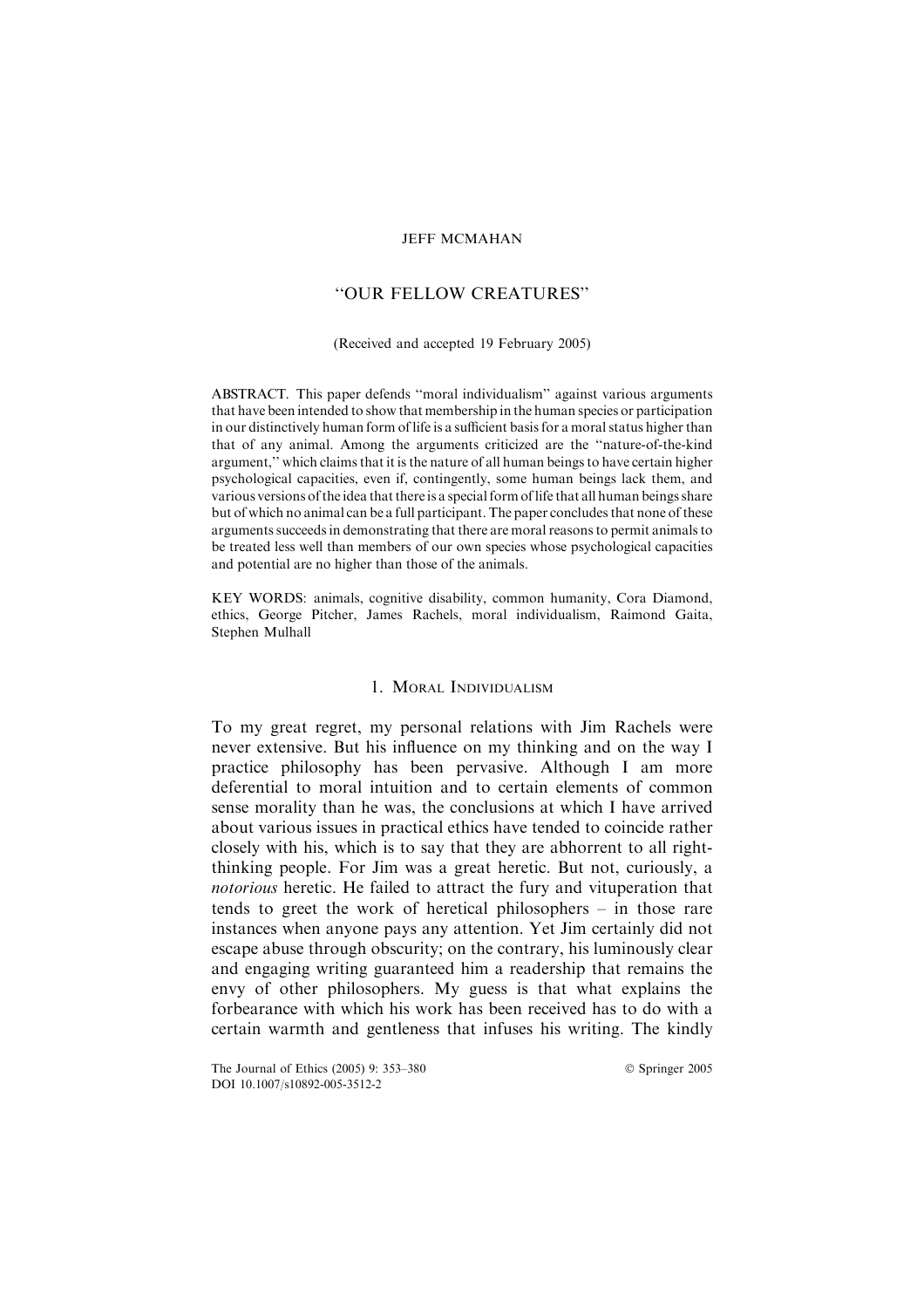sensibility behind the arguments emerges so vividly that it is difficult for readers to feel threatened or provoked despite the author's having evidently been led astray by following the argument to its conclusion.

Among the many commitments I share with Jim is an adherence to a view in normative ethics that he called ''moral individualism.'' This, in his words, ''is a thesis about the justification of judgments concerning how individuals may be treated. The basic idea is that how an individual may be treated is determined, not by considering his group memberships, but by considering his own particular characteristics.''1 This definition raises a question of interpretation. Does moral individualism as Rachels understood it hold that only an individual's intrinsic properties are relevant to how he may be treated or does it allow that some relational characteristics, other than group memberships, may be relevant as well?<sup>2</sup> If it excludes *all* relational properties – such as this child's being  $mv$  child – as morally significant, then the moral individualism that he defended is stronger than that to which I am committed. For I accept that some special relations between or among individuals are morally significant and are a source of moral reasons, though only of ''agent-relative'' reasons – that is, reasons that do not apply to people generally but only to those who are participants in the relations.

But I also believe that our fundamental moral reasons not to kill or harm other individuals derive from these individuals' intrinsic properties. Thus I agree with Rachels's arguments in what was arguably the most important application of his moral individualism – namely, his comparison between our treatment of animals and our treatment of human beings whose relevant capacities are comparable to those of animals. He argued, for example, that ''if we think it is wrong to treat a human in a certain way, because the human has certain characteristics, and a particular non-human animal also has those characteristics, then consistency requires that we also object to treating the non-human in that way.''3

He also, though less explicitly, drew another inference: that if we think it is permissible to treat an animal in a certain way because it *lacks* 

<sup>&</sup>lt;sup>1</sup> James Rachels, *Created From Animals: The Moral Implications of Darwinism* (Oxford: Oxford University Press, 1990), p. 173.

 $\frac{2}{3}$  Intrinsic properties are, of course, bases of group membership. For example, the capacity for sentience is an intrinsic property but is also necessary and sufficient for membership in the group of sentient beings. Rachels would say that it is the intrinsic property of sentience that is morally significant and that membership in the group of possessors of the property is morally epiphenomenal.<br><sup>3</sup> Rachels, *Created From Animals*, p. 175 (Italics in the original).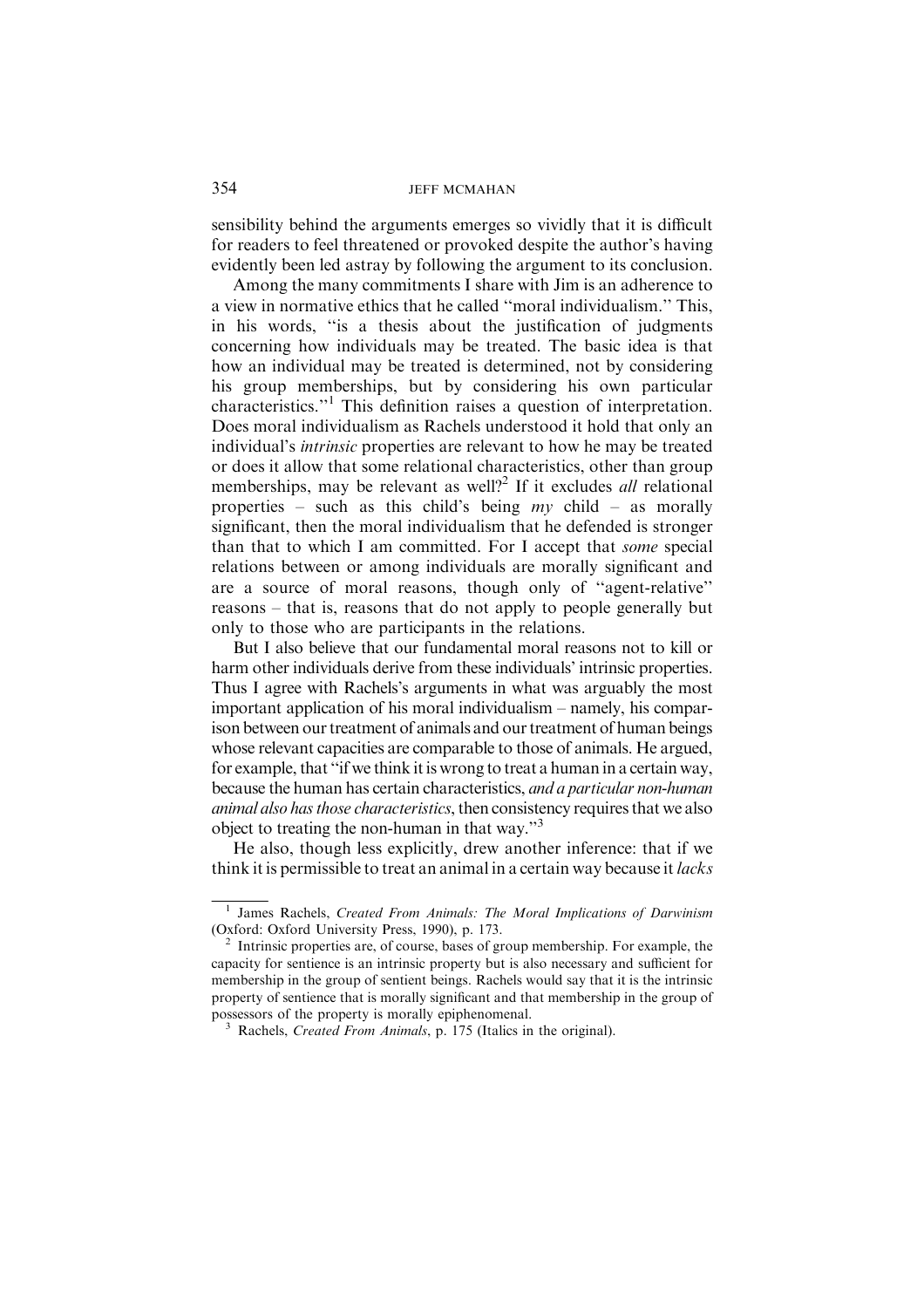certain properties, it should also be permissible, if other things are equal, to treat a human being in the same way if that human being also lacks those properties. This further inference is implicit in what he says about the common view that ''the biological life of a Tay-Sachs infant, who will never develop into the subject of a biographical life, may be treated with greater respect than the life of an intelligent, sensitive animal such as a chimpanzee.'' His comment is: ''Moral individualism would ... imply that this judgment is mistaken."<sup>4</sup>

This is where almost everyone disagrees with moral individualism. To explain, let me introduce the notion of a ''status-conferring intrinsic property.'' This is a property that gives its possessor a moral status that is a source of ''agent-neutral'' reasons – that is, reasons that potentially apply to anyone. Most people believe that some intrinsic properties are status-conferring independently of species membership. Thus, if a genetically anomalous nonhuman animal were discovered to be selfconscious and autonomous, most people would recognize that it would have a higher moral status than that of other animals – perhaps, indeed, a status comparable to that of a human person.

### 2. THE NATURE-OF-THE-KIND ARGUMENT

Next suppose that a certain animal lacks any status-conferring intrinsic property that would make it impermissible to kill that animal as a means of saving several people's lives. Suppose further that there are no relational reasons that oppose killing it  $-$  for example, it is no one's pet. (Again, Rachels may have thought that such reasons could not be *moral* reasons.) According to moral individualism, if it is permissible to kill the animal, it should also be permissible – again assuming no relational reasons apply – to kill, for the same purpose, a human being who also lacks any relevant statusconferring intrinsic properties. Most people vehemently reject this implication. They believe that it would be seriously wrong to kill any human being as a means of saving several others no matter what intrinsic properties that human being lacks (other, of course, than any intrinsic properties that are essential to being human, if being human is more than just a matter of genealogy). Many seek to justify this belief by arguing that membership in the human species is itself status-conferring and is therefore a source of moral reasons that potentially apply to all moral agents. They argue that all human

<sup>4</sup> Rachels, Created From Animals, p. 209.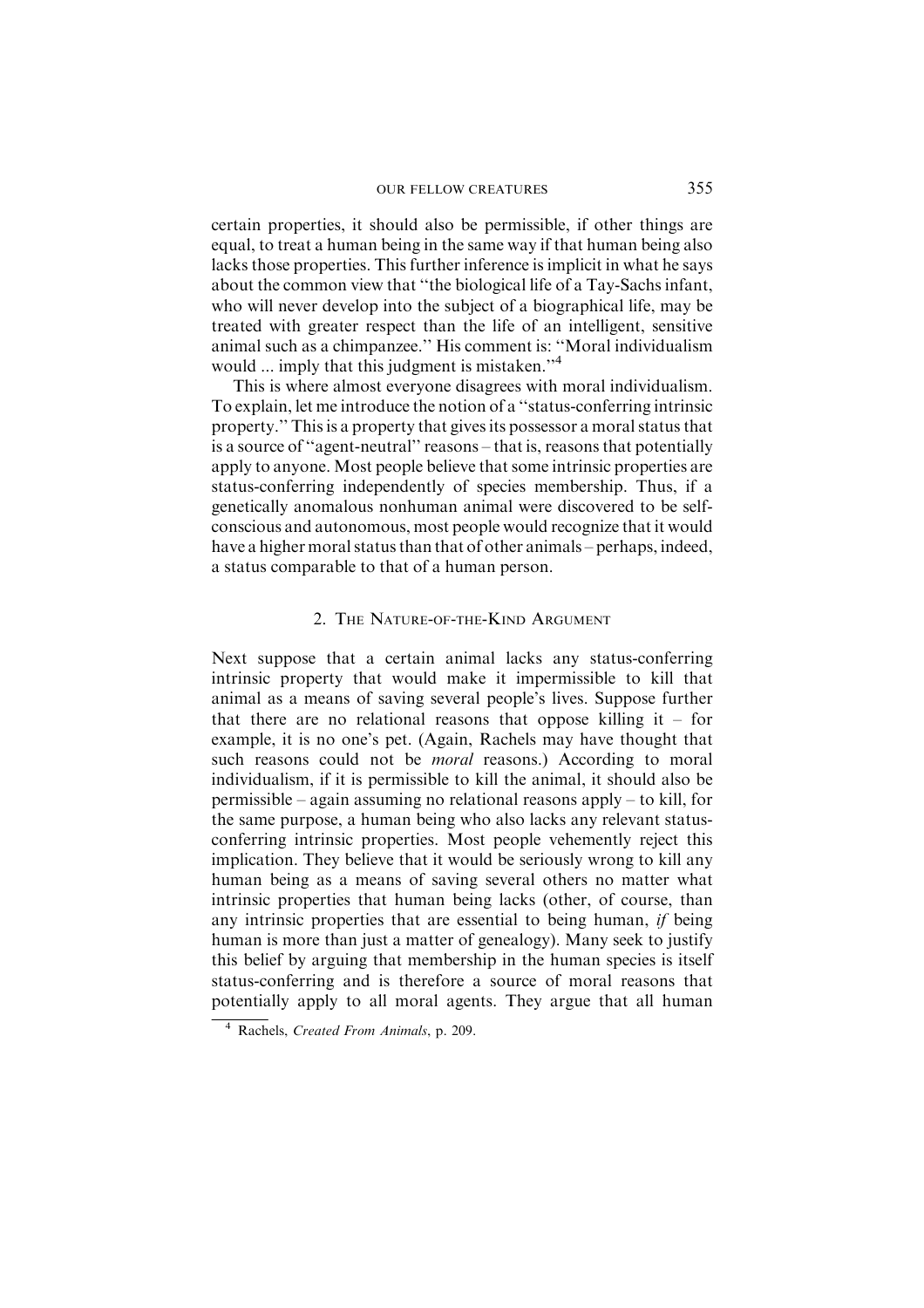beings, even those with no status-conferring intrinsic properties that are not also possessed by certain animals, have a higher status than any animal by virtue of being members of a species whose *nature*, as determined by what is characteristic of its normal or typical members, is to possess certain status-conferring intrinsic properties.

Here is a particular instance of this general form of argument. It is the nature of human beings to have cerebral hemispheres. Because anencephalic infants are human beings, it is their nature to have cerebral hemispheres even though, contingently and because of some defect or misfortune, they do not in fact have them. But their moral status is determined by their nature and thus they have the same status as those human beings who have actually realized their nature by having cerebral hemispheres. As Carl Cohen has put it, human beings ''who are unable, because of some disability, to perform the full moral functions natural to human beings are certainly not for that reason ejected from the moral community. The issue is one of kind."<sup>5</sup>

Let us refer to this general form of argument as the ''nature-ofthe-kind" argument. It has been employed by a number of writers.<sup>6</sup> John Finis contends, for example, that ''to be a person is to belong to a kind of being characterized by rational (self-conscious, intelligent) nature."<sup>7</sup> On this view, all human beings, even anencephalic infants that lack the capacity for consciousness, are persons and are owed the forms of respect due to persons. Similarly, Thomas Scanlon claims that ''the class of beings whom it is possible to wrong will include at least all those beings who are of a kind that is normally capable of judgment-sensitive attitudes.''<sup>8</sup> On this view, while animals can be harmed, they cannot be *wronged*. But, according to Scanlon, our treatment of ''severely disabled humans...should be governed by principles that they could not reasonably reject, even though they

<sup>5</sup> Carl Cohen, ''The Case for the Use of Animals in Biomedical Research,'' New England Journal of Medicine, 315 (1986), p. 866.<br><sup>6</sup> The earliest instance of the argument of which I am aware is in Stanley Benn,

<sup>&</sup>quot;Egalitarianism and Equal Consideration of Interests," in R. Pennock and J. Chapman (eds.). *Nomos IX: Equality* (New York: Atherton Press, 1967). pp. 62ff.

John Finnis, "The Fragile Case for Euthanasia: a Reply to John Harris," in John Keown (ed.), *Euthanasia Examined* (Cambridge: Cambridge University Press, 1995), p. 48. 8 T. M. Scanlon, *What We Owe to Each Other* (Cambridge: Harvard University

Press, 1998), p. 186.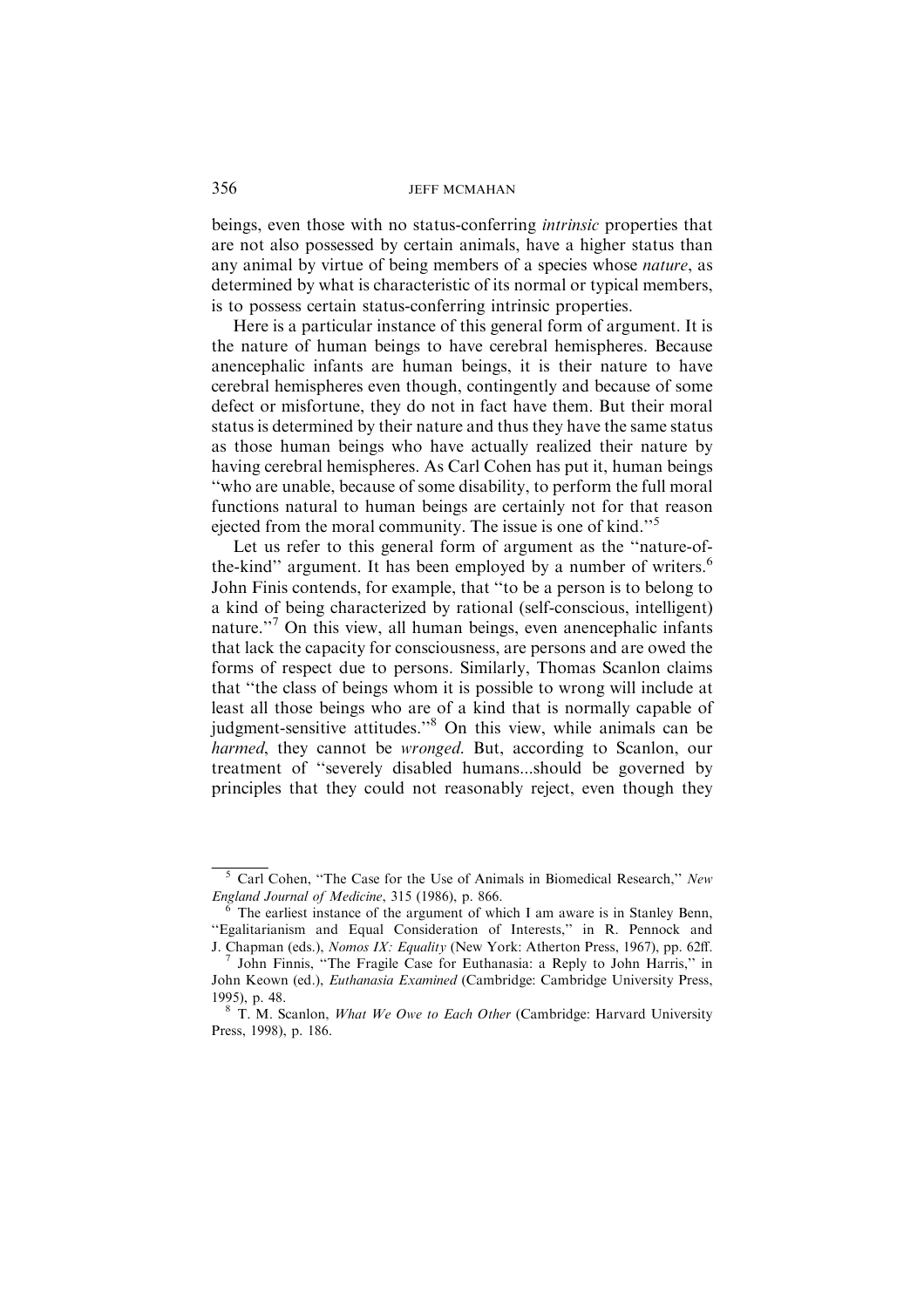themselves do not and will not have the capacity to understand or weigh justifications."<sup>9</sup>

While it is likely that the form of moral individualism I accept diverges from Rachels' in allowing certain special relations as sources of agent-relative moral reasons, it is foundational to the moral individualism that we share that only intrinsic properties can be status-conferring and give rise to agent-neutral moral reasons. Only if the property or properties that are essential (that is, necessary and sufficient) for membership in the human species are themselves statusconferring intrinsic properties can membership in the species guarantee all human beings a status higher than that of an animal. But the nature-of-the-kind argument itself presupposes that the essential properties for membership in the human species are not themselves status-conferring; for if they were, there would be no point in arguing that all human beings have a higher status than any animal by virtue of belonging to a kind whose normal or typical members have certain evidently or recognizably status-conferring intrinsic properties.

The way the nature-of-the-kind argument is usually presented is that certain recognizably morally significant properties are identified and asserted to be in the nature of the species – not in the sense of being necessarily present in *all* members but only in the sense of being present in or characteristic of normal or paradigm members. Those individuals who lack the recognizably significant properties but are nevertheless members of the species because they possess the properties that are essential to membership are then said to have the same status as those who actually possess the recognizably significant properties. As I noted, the connecting premise is that because it is the nature of the species to have the morally significant properties, it is true even of those individual members who, for whatever reason, fail to have these properties that it is nevertheless their nature to have them.

As in the quotations from Finnis and Scanlon, the recognizably significant properties are usually held to be psychological capacities. And, as in the quotations from Cohen and Scanlon, the nature-ofthe-kind argument is usually employed to defend the idea that those human beings whose psychological capacities and potential are comparable to those of animals nevertheless have a higher moral status than any animal – indeed that they deserve the same concern and respect as human beings with psychological capacities that are

<sup>9</sup> Scanlon, What We Owe to Each Other, p. 185.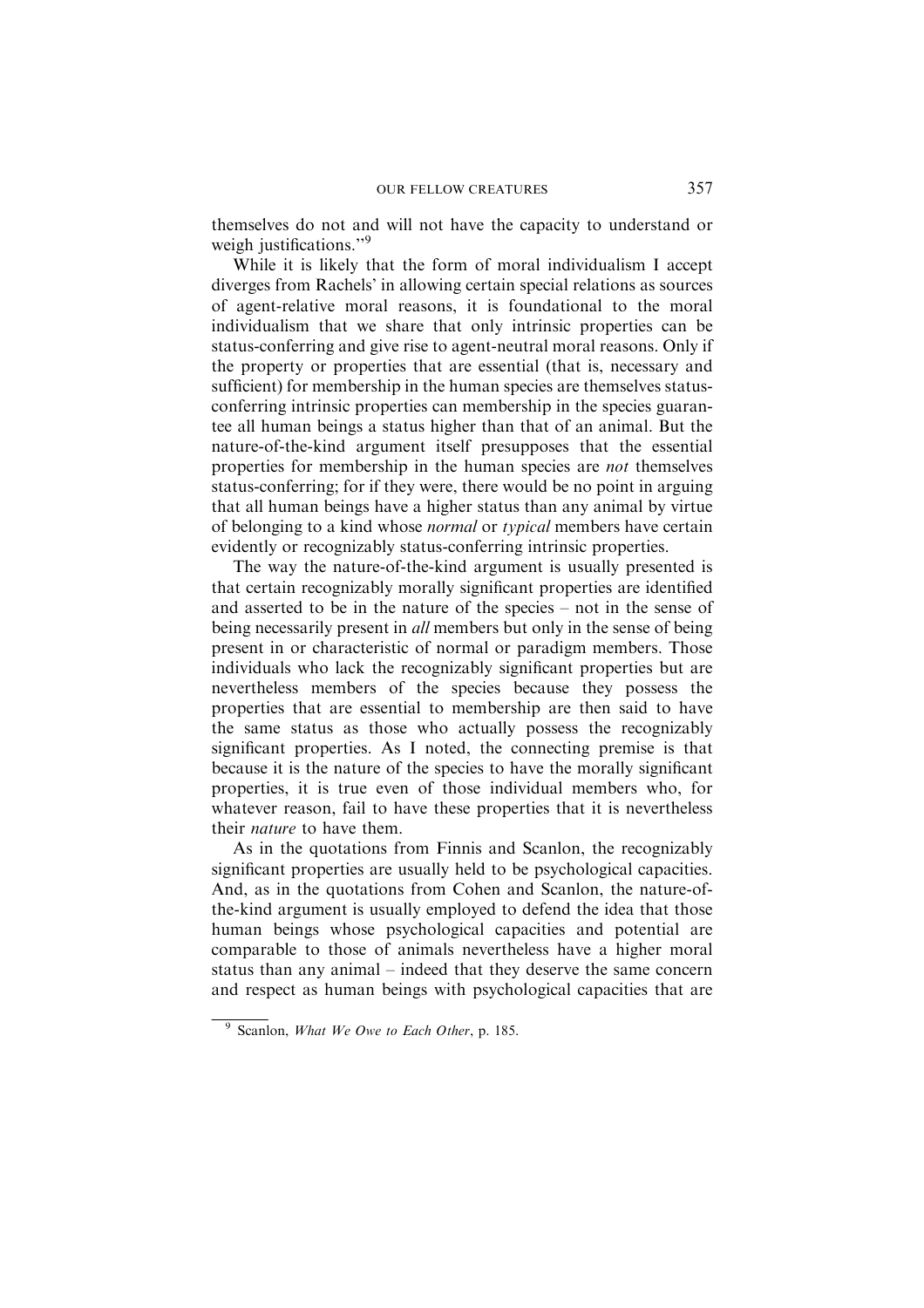normal for the species. (In what follows I will use the term ''radically cognitively impaired human being'' to refer to any member of the human species whose psychological capacities and potential are comparable to those of an animal. Although some have denied that there are any such human beings, I will assume that there are.<sup>10</sup> Given what we know about the grounding of our psychological capacities in the structures of the brain, it would be surprising if there were no patterns of human brain development intermediate between the brains of anencephalic infants, which altogether lack the capacity for consciousness, and the brains of human persons whose cognitive capacities exceed those of the most intelligent nonhuman primates.)

But the nature-of-the-kind argument does not succeed in establishing the conclusions it is intended to support. The morally significant properties characteristic of a kind do not get to be a part of an individual's nature simply because that individual possesses the closely but contingently correlated properties that are essential to membership in the kind. Properties that are inessential to membership in the kind do not define the nature of the kind, even if they are characteristic or typical.

I suspect that the nature-of-the-kind argument's appeal derives primarily from the way that in relevant cases it "levels  $up$ " certain members of our species, giving them a status equivalent to our own and higher than that of the members of other species. But its implications are less appealing if we consider a case in which the logic of the argument requires leveling down. Suppose, for example, that the doctrine of original sin is true. Every human being comes into existence burdened with an inherently sinful nature and will deserve eternal punishment in Hell unless he or she is saved by Jesus. But suppose that, working in his usual mysterious ways, God unaccountably left out the original sin when creating one particular person. This one person, alone among human beings, lacks original sin. But she was born in a non-Christian society and has never even heard of Jesus. Ought God to send her to Hell because she belongs ''to a kind of being characterized by'' original sin or ''a kind that is normally'' burdened with original sin? The nature-of-the-kind argument implies that, if human beings in general deserve to be sent to Hell, she does as well, for it is human nature to have original sin and therefore it is *her* 

<sup>&</sup>lt;sup>10</sup> For the denial, see Eva Feder Kittay, "The Ethics of Philosophizing: Cognitive Impairment at the Margins of Moral Personhood,'' unpublished manuscript, pp. 50–52. There she speculates that ''there are no individuals about whom one can say with any certainty that they are both human and have the cognitive capacities of an animal.''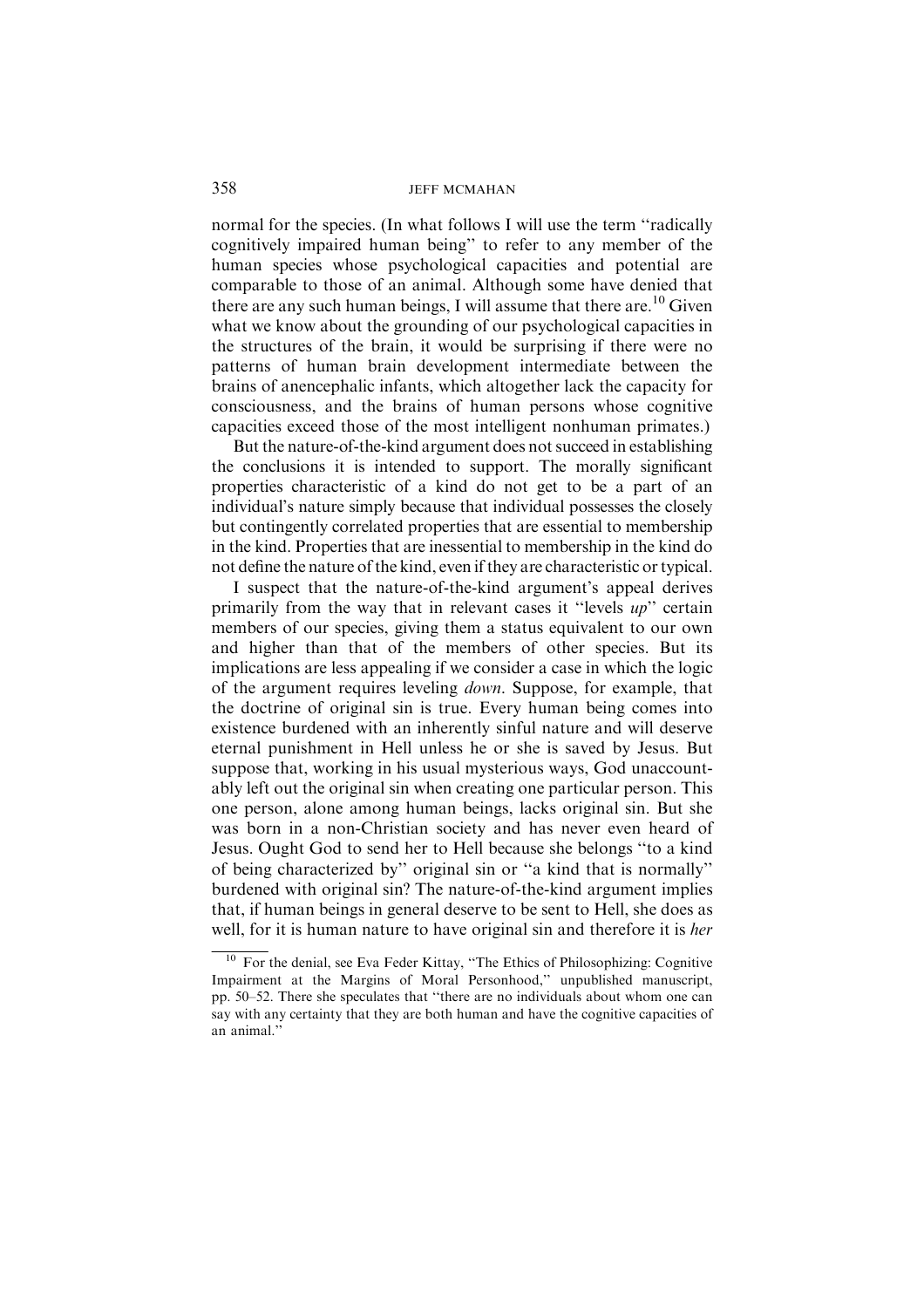nature to have original sin, though in fact she lacks it. I suspect that most people would think that a just God would determine her treatment by reference to whether she is actually sinful rather than by reference to the nature of typical members of her kind. And if God would act this way, presumably we should as well.

One possibility, of course, is that the nature-of-the-kind argument is superfluous because there is in fact a status-conferring intrinsic property possessed by all human beings but not by any other animals: the soul. It may not be that the soul is essential for membership in the species. It will not figure in any biologist's account of what distinguishes human beings from the members of other species. But many believe that all and only human beings have souls and that the soul is necessarily status-conferring.

Anyone who attempts to distinguish morally between animals and radically cognitively impaired human beings by appealing to the notion of the soul must provide satisfactory answers to a range of questions. What is the soul? Is one's conception of the soul coherent and compatible with what we know from science about the relation between mind and brain? What evidence is there of the presence of the soul in human beings? How can we tell that it is absent in animals? When in the course of evolution did the soul first appear (assuming that it is not the sort of thing that can occur in degrees and so cannot develop gradually over time)? Did its sudden appearance somewhere in our ancestry make any detectable difference? If human beings begin to exist at conception, what happens to the soul when monozygotic twinning occurs? And so on. I do not believe that any of these questions can be satisfactorily answered, but I will not argue for that claim here, though I have done so elsewhere.<sup>11</sup>

#### 3. SPECIAL RELATIONS

I earlier noted that I accept that some relations are sources of agentrelative moral reasons. For example, that a person is a member of my immediate family may give me a moral reason to treat that person more generously than I am required to treat people who are not members of my family. Some have suggested that membership in the human species is a special relation in the way that membership in the same family is. They hold that an individual's membership in the human species gives

Jeff McMahan, The Ethics of Killing: Problems at the Margins of Life (Oxford: Oxford University Press, 2002), pp. 7–24.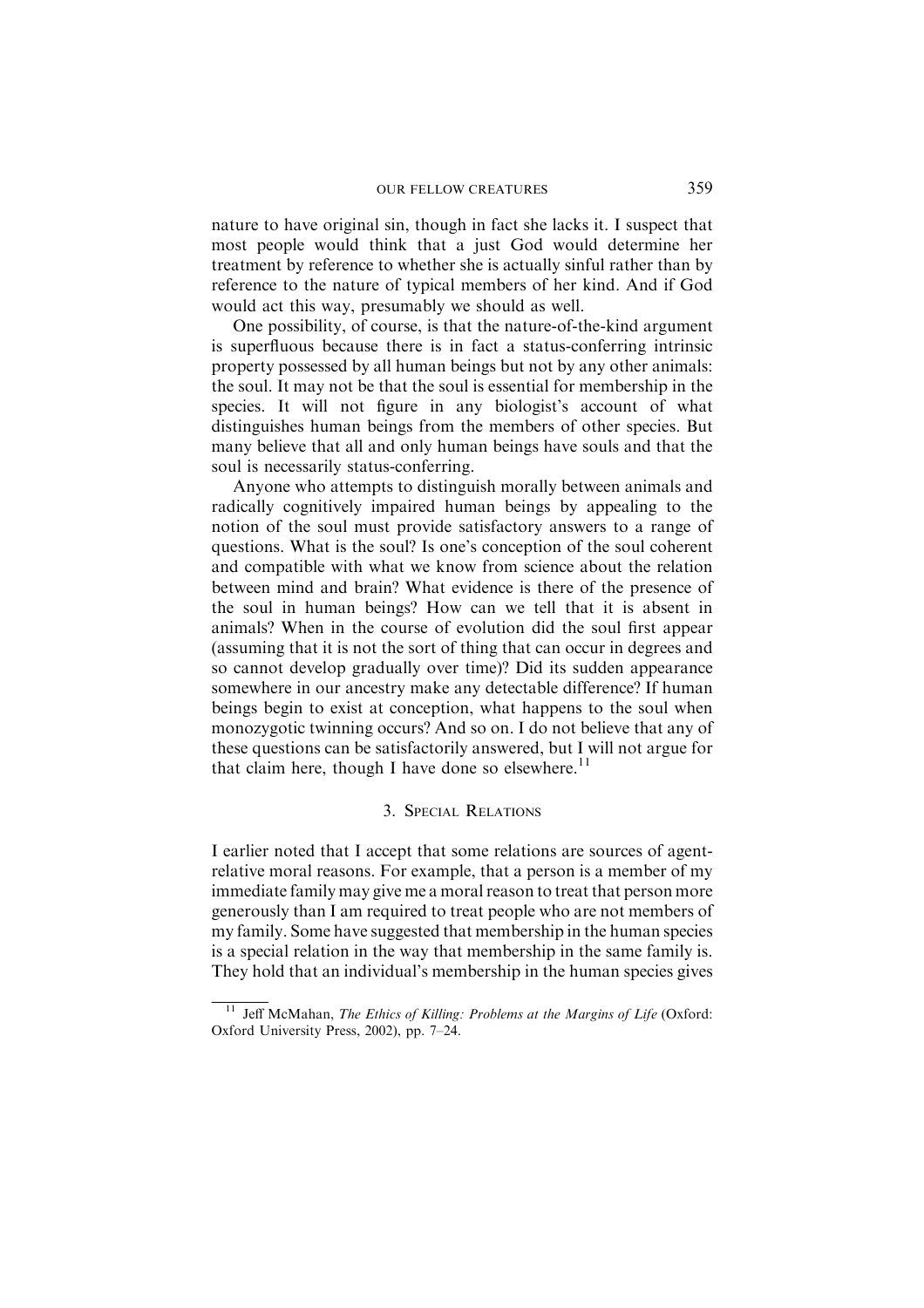other human beings a special moral reason to treat that individual more generously than they are required to treat other beings with comparable intrinsic properties. Scanlon, for example, writes that ''the mere fact that a being is 'of human born' provides a strong reason for according it the same status as other humans.'' Thus ''our relation to [radically cognitively impaired human beings] gives us reason to... want to treat them 'as human' despite their limited capabilities."<sup>12</sup>

Even though Scanlon gives this argument together with the nature-of-the-kind argument, the two arguments are quite different. The difference emerges most importantly in the fact that if it were successful, the nature-of-the-kind argument would imply that there is an agent-neutral reason to treat radically cognitively impaired human beings better than animals with comparable psychological capacities, while the appeal to special relations implies that this reason is one that only human beings have. In practice, of course, this makes no difference, since only human beings are moral agents. But in principle it is significant. If Martians were moral agents, the nature-of-the-kind argument would require them to treat radically cognitively impaired human beings with the same degree of respect they would be required to accord to human persons with normal psychological capacities. But the claim that radically cognitively impaired human beings are specially related to all other human beings would not give Martians a moral reason to treat these human beings any differently from animals, except perhaps an indirect reason deriving from their reason to respect those human persons to whom the impaired human beings would be specially related. Martians might, that is, be morally required to accord the radically cognitively impaired special treatment for much the same reason they would be required to give special treatment to people's pets. Otherwise it would be permissible for them to treat the radically cognitively impaired in the ways in which we treat animals, assuming that our treatment of animals is consistent with what is demanded by respect for their intrinsic natures.

This alone is sufficient to show that the appeal to co-membership in the human species as a special relation is of limited significance even if it is true that this relation is a source of agent-relative moral reasons. I think, however, that it is doubtful that the fact that two individuals are related by being members of the same biological species is of any real moral

<sup>&</sup>lt;sup>12</sup> Scanlon, What We Owe to Each Other, p. 185. A similar view was defended by Bernard Williams in a lecture he delivered shortly before his death in 2003. The text is marked as not for citation but one hopes that it will be published in due course.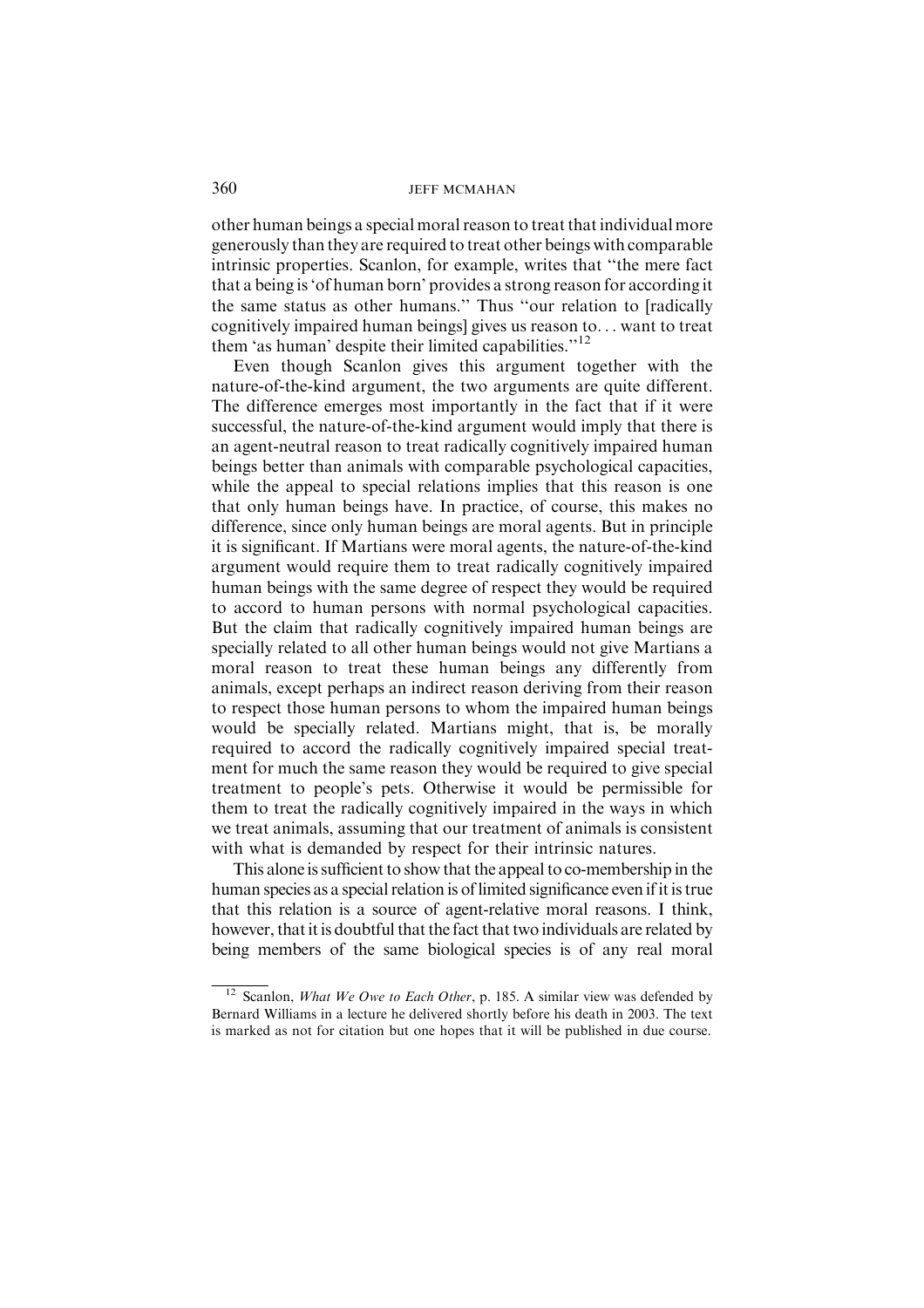significance. Some relations – such as the parent–child relation – are widely recognized as intrinsically morally significant. Others – such as comembership in the animal kingdom – are widely regarded as morally insignificant. Still others – such as co-membership in the same race – are generally perceived, at least among contemporary liberals, as a pernicious basis for loyalty or partiality. Where along this spectrum does comembership in the human species lie? It is not, like the parent–child relation, a close or personal relation. Nor is it, like cultural membership, a relation that is constituted by shared values; for radically cognitively impaired human beings do not and cannot share our values any more than animals do. Mere co-membership in the human species is instead like comembership in a racial group in being a purely biological relation: amatter of genealogy, genetics, or capacity for interbreeding, depending on one's favored understanding of the concept of a species. It is hard to see how this could be intrinsically significant.

This leaves it open that species partiality could be instrumentally valuable, in the way that many people claim that national partiality is. Co-membership in a national group is often held to have instrumental significance by virtue of being a natural source of identity and solidarity. It is a relation that prompts people to sympathetic understanding and mutual self-sacrifice. It might be held that loyalty and partiality within the human species have a similarly desirable effect in eliciting special solicitude for the weaker and more vulnerable members of our species, particularly the radically cognitively impaired.

I believe, however, that the net effect is not benign. Just as the darker side of national solidarity is a tendency to denigrate or even dehumanize the members of certain other national groups, so the other side of species partiality is a tendency to treat the interests of animals as morally insignificant. If we compare the number of radically cognitively impaired human beings who benefit from our partiality with the number of animals who suffer from our tendency to regard them primarily as means to our ends, it is hard to believe that the effects of species partiality are desirable overall from an impartial point of view.<sup>13</sup>

## 4. MULHALL AND ''OUR COMMON LIFE''

So, even if my understanding of moral individualism differs from Rachels's in attributing moral significance to some special relations,

 $13$  I have written at greater length about the moral significance of species membership in McMahan, The Ethics of Killing, pp. 209–228.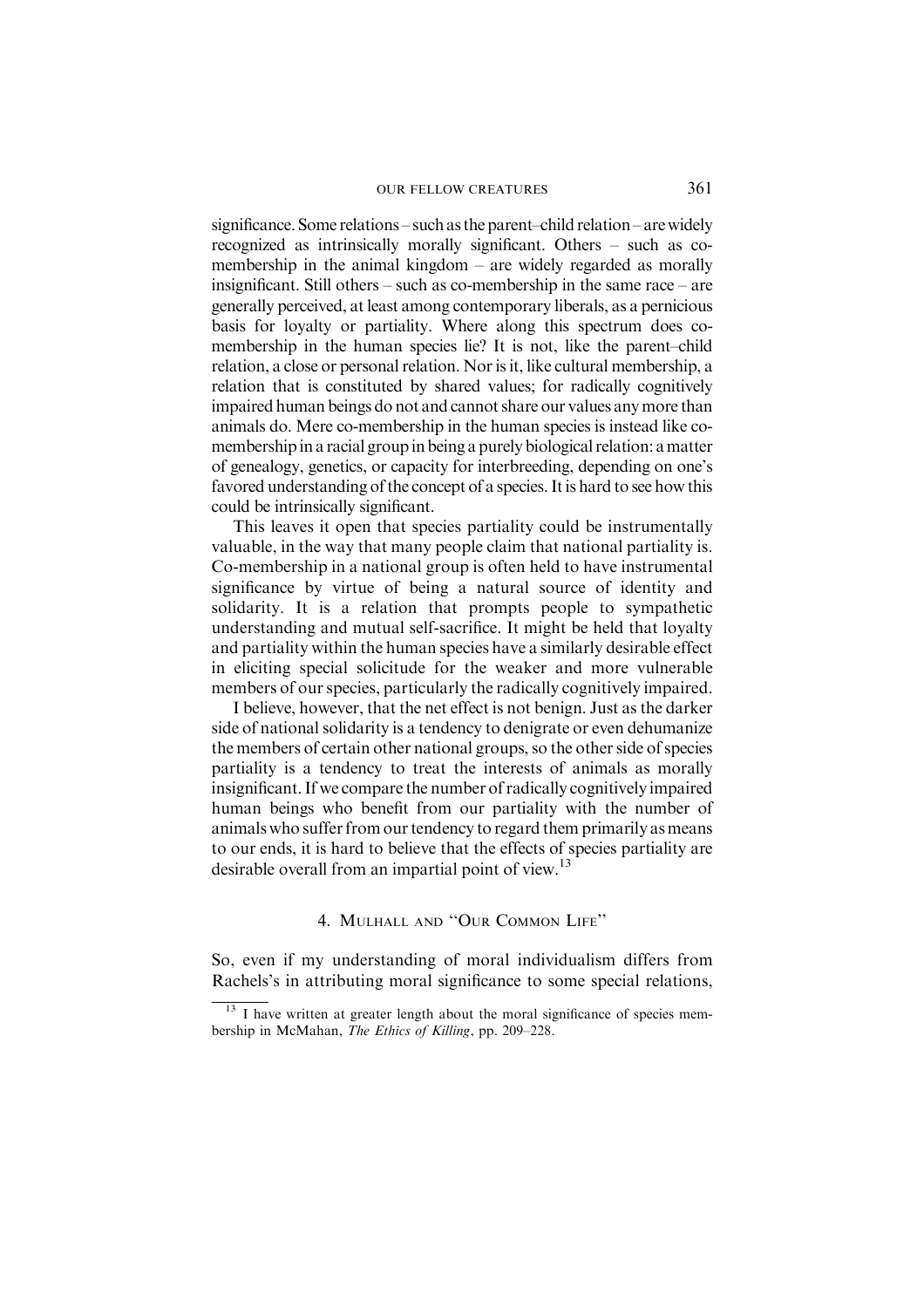my view of the comparative status of animals and the radically cognitively impaired converges with his because I do not accept that co-membership in the human species is a morally significant special relation. I have, however, rejected the significance of co-membership in the human species on the grounds that ''species'' is a purely biological category and that because the biological properties essential for membership in the human species – for example, a distinctive genome or the capacity for interbreeding with other human beings – are not themselves morally significant, the fact that all human beings are related by virtue of sharing these properties is also not morally significant. There is, however, a family of arguments that claim explicitly that what all human beings have in common is *not* merely biological. Our common humanity, these arguments claim, involves our sharing a distinctive form of life and a common fate. Each human being is every other human being's ''fellow creature'' in a way that no animal is or can be. According to this view, which has been advanced by various philosophers writing in the tradition of Wittgenstein, our common humanity is more than just a special relation in the traditional sense. The necessity of recognizing the moral claims imposed on us by other human beings is inherent in our grasp of certain fundamental moral concepts. The failure to understand the moral significance of our common humanity is thus more than just a failure of imagination; it is a failure to understand the concept of a human being.

The writers who advance one or another version of this general form of argument are usually quite explicit in their repudiation of moral individualism. Eva Kittay, for example, asserts that

She then comments that "such *non-individual based considerations* [are] part of the rich tapestry in which moral considerations are set."<sup>1</sup>

The argument toward which the passage from Kittay gestures is elaborated more fully by Stephen Mulhall, whose statement of the position also explicitly asserts the Wittgensteinian claim that certain moral concepts derive their substance from the form of life in which they have evolved. Here is the relevant passage in its entirety:

species membership is particularly important to human beings because it means that we partake of a form of life, that is, we share interests, activities, hopes, dreams, fears, forms of sensual and emotional experiences, and ways of knowing the world and other humans, all of which are species-specific, even if culturally differentiated.<sup>14</sup>

<sup>&</sup>lt;sup>14</sup> Kittay, "The Ethics of Philosophizing," p. 24.  $15$  Kittay, "The Ethics of Philosophizing," p. 25. Emphases added.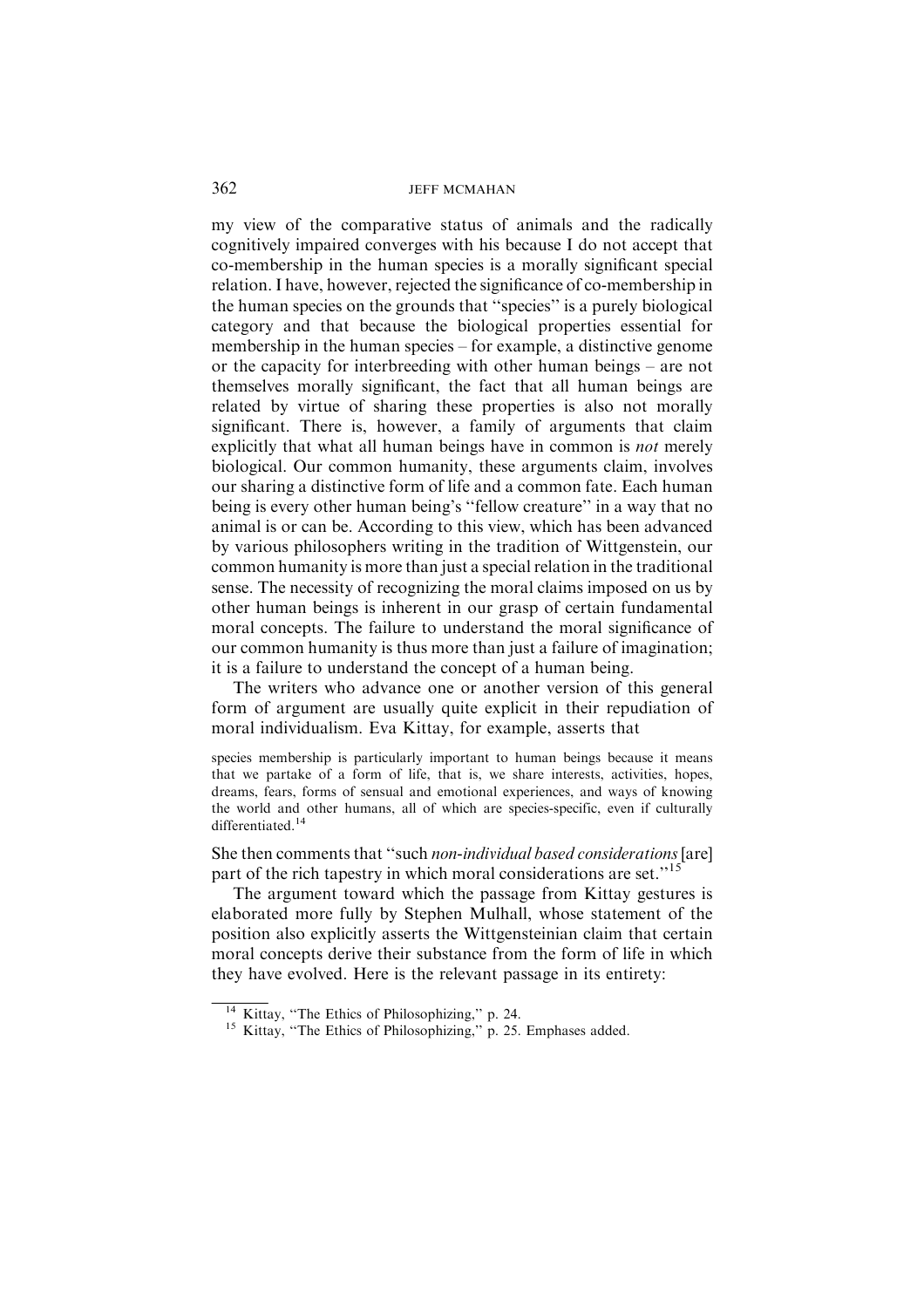The forms of embodied common life open to distinctively human creatures provide the context within which our notion of personhood has the sense it has. These forms are not the practical enactment of a logically prior intellectual hypothesis about capacity-possession that might turn out to be metaphysically ungrounded. In other words, our concept of a person is an outgrowth or aspect of our concept of a human being; and that concept is not merely biological but rather a crystallization of everything we have made of our distinctive species nature. To see another as a human being is to see her as a fellow-creature – another being whose embodiment embeds her in a distinctive form of common life with language and culture, and whose existence constitutes a particular kind of claim on us. We do not strive (when we do strive) to treat human infants and children, the senile and the severely disabled as fully human because we mistakenly attribute capacities to them that they lack, or because we are blind to the merely biological significance of a species boundary. We do it (when we do) because they are fellow human beings, embodied creatures who will come to share, or have already shared, in our common life, or whose inability to do so is a result of the shocks and ills to which all human flesh and blood is heir – because there but for the grace of God go I.<sup>16</sup>

Both Mulhall and Kittay are concerned to explain why radically cognitively impaired human beings matter more than animals with comparable psychological capacities. The considerations to which they appeal are essentially relational. Because the radically cognitively impaired share in *our* common life and are therefore *our* fellow creatures, they make a claim on us. The claims they would make on moral agents from Mars would be no different from the claims of comparably endowed animals, apart from any additional claims they might have by virtue of their relations with other human beings.

But these passages from Mulhall and Kittay both invite the obvious reply that the forms of common life they describe do not include the radically cognitively impaired. Those human beings do not, and cannot, share our language, culture, ways of knowing, and so on, any more than animals can. If, therefore, ''to see another as a human being is to see her as a fellow-creature'' who shares our common life, it follows that we cannot see the radically cognitively impaired as human beings. But since we *do* see them as human beings, it is false that we recognize as human beings only those who share in our common life.

Perhaps the requirements for participation in the common life are less stringent than those suggested in the passages I have quoted (where language, culture, shared interests, and so on are highlighted), so that even the radically cognitively impaired are capable of certain minimal forms of participation. But if that is so, then it is also true

<sup>&</sup>lt;sup>16</sup> Stephen Mulhall, "Fearful Thoughts," London Review of Books 24 (2002), p. 18.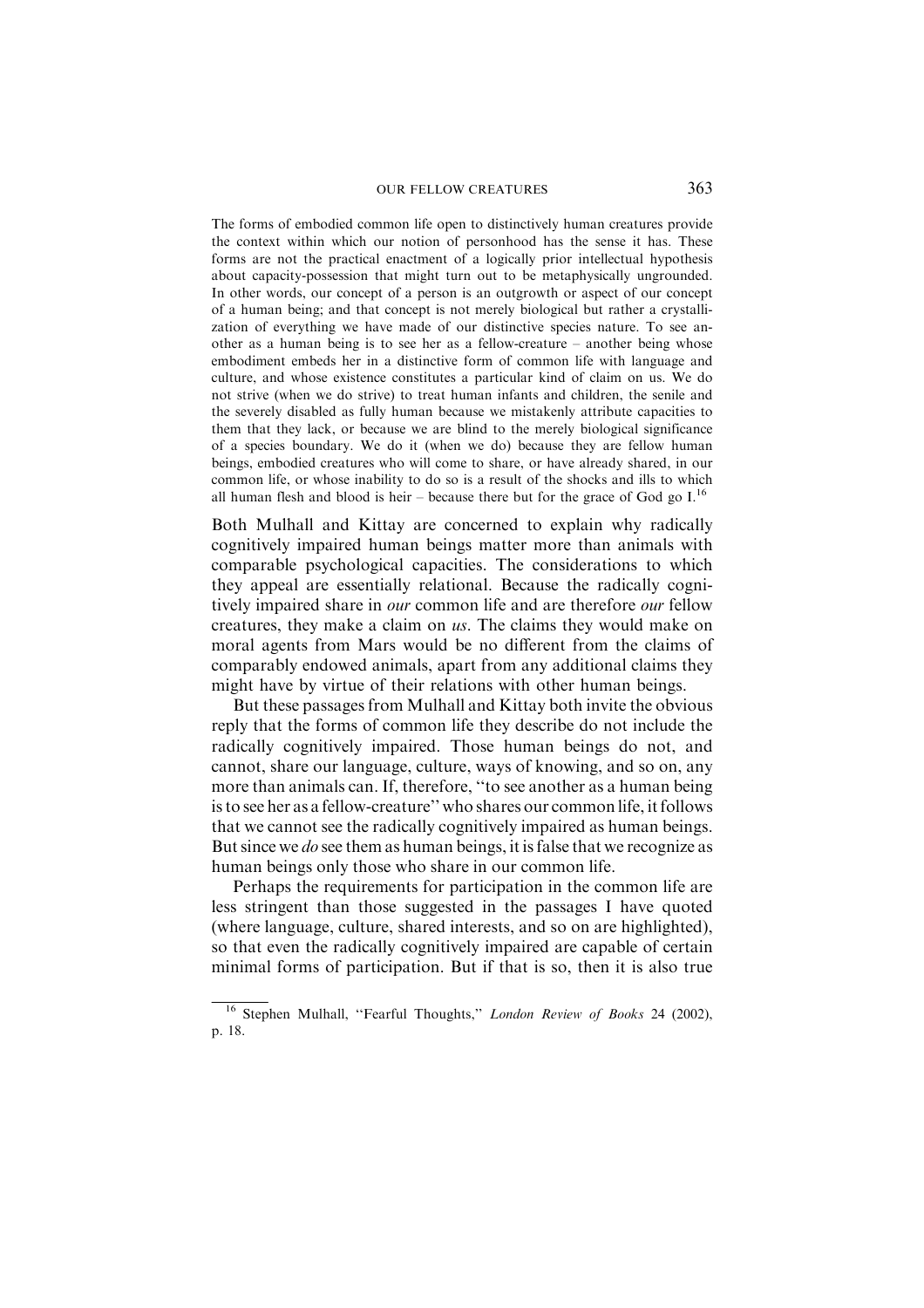that some among the more highly developed types of animal often participate more extensively than is possible for human beings with lower psychological capacities. Sometimes the participation is quite intimate, involving strong reciprocal emotional bonds. In order to convey a sense of how deep these bonds can be, I will quote a representative passage from a memoir by George Pitcher. Describing the two dogs that he and his partner in effect adopted, Pitcher writes that ''they spoke to us with their actions and with the multitude of sounds they made'' and goes on to describe

their complete and unwavering devotion to us. They showed this constantly, in countless ways. ... We loved them with all our hearts ... and they loved us, too, completely, no holds barred. Such love is perhaps the best thing life has to offer, and we shall always be grateful for having had such an abundance of it to receive and to give for so long a time. ... They were our surrogate children. ... Naturally the love of one's dog cannot be as deep and rich as the love of one's child, but it can be in some ways just as intense. For example, our concern for the welfare of Lupa and Remus was, I believe, as strong as a devoted father's for his child's.<sup>1</sup>

As these passages show, Pitcher's dogs entered very deeply into his and his partner's life – more deeply, I think, than would be possible for some human beings to have entered – certainly anencephalic infants and even some human beings who, though conscious, are so profoundly cognitively impaired as to be wholly or almost wholly unresponsive. This is not, moreover, an isolated instance of the participation of two animals in just the lives of two human beings. These dogs were known to all of Pitcher's friends (and even make an appearance in one of Joyce Carol Oates's novels) and their relations with these various people constituted just one instance of a widespread practice within our common life involving cohabitation and mutual devotion between human beings and their pets.

 $17$  George Pitcher, *The Dogs Who Came to Stav* (New York: Dutton, 1995), pp. 158–159, 162, and 163. There are, of course, limits to the depth and significance of our relations with certain beings that are imposed by the limitations of those beings' nature. Suppose that I have a pet garden snail, Cecil, whom I love and think of as my best friend. I nevertheless cannot have a genuinely important relation with Cecil because he is simply too insubstantial psychologically, biologically, and otherwise to be a partner in a significant relation. Admittedly, it seems true that there are some important special relations that are effectively unilateral, such as unrequited love. It may, for example, be rational to make great sacrifices for someone about whom one cares but who cares nothing about oneself. But it would not be rational to make such sacrifices for Cecil. Even in unilateral relations, the passive member in the relation must be an appropriate object of the active member's emotions.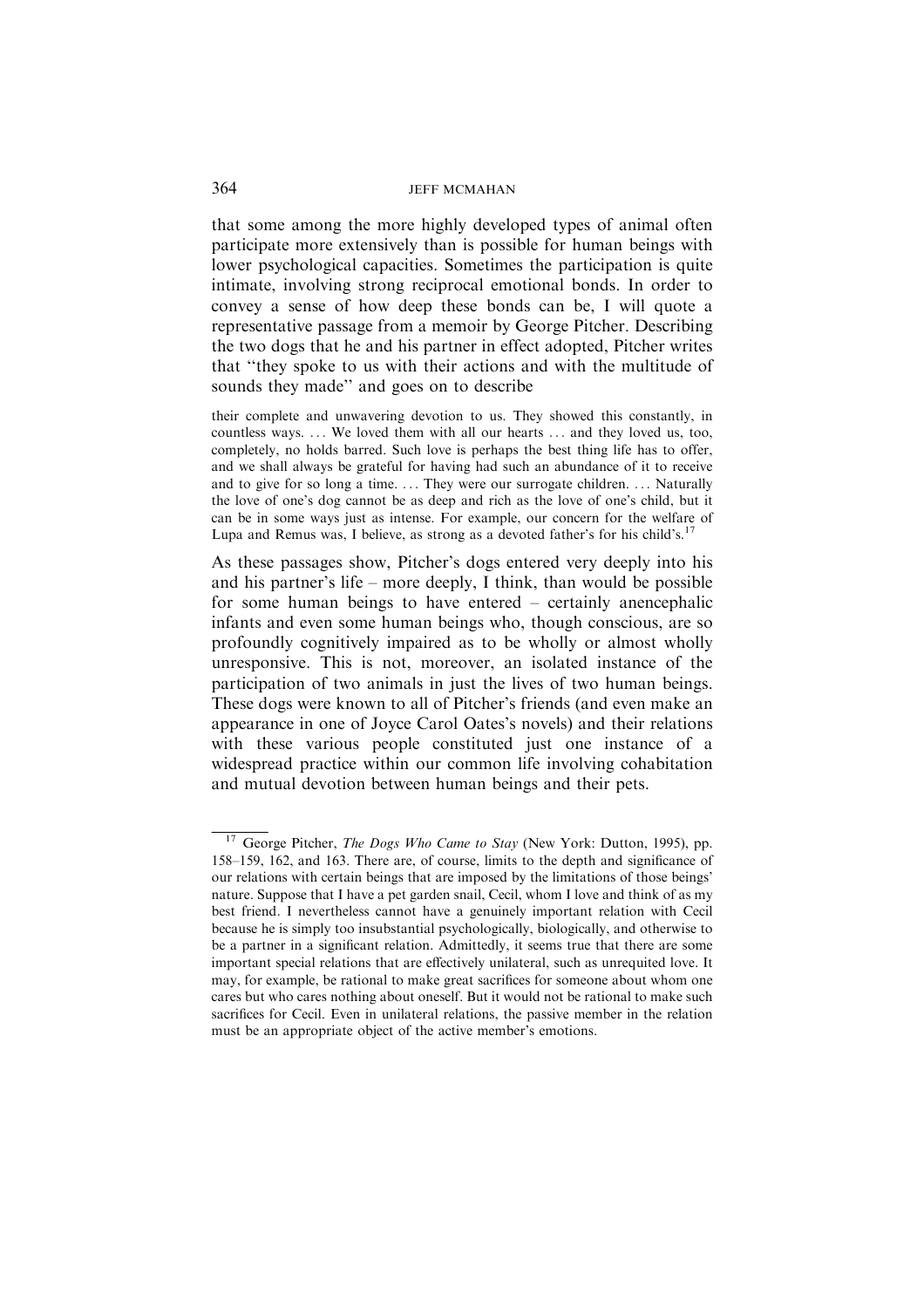There are even some human beings with highly developed capacities for certain forms of rationality who nevertheless cannot enter as deeply into communion with us as some dogs can. Human beings with the severest forms of psychopathy, for example, are emotionally extremely shallow and have almost no capacity for sympathy or emotional intimacy with others, in part because they have no conception of the thoughts and emotions that others have but that are beyond their own range. Some of these people may lie further outside any Wittgensteinian form of life that supposedly generates shared meanings and values than many animals do.

Some animals not only share in personal relations but also perform significant functions in human society. A guide dog, for example, who is affectionate, protective, loyal, and able to guide its owner safely through an artificial human landscape is surely a significant participant in our common life. Assuming that fellowcreatureliness can be a matter of degree, the animals who participate in such robust ways in our common life may assert a stronger claim on us, even within Mulhall's own moral framework, than human beings whose participation is necessarily more modest.

Perhaps because he is aware that the radically cognitively impaired do not participate in our common life any more than certain animals do, Mulhall offers two weaker claims in this same passage. The less plausible of these is suggested by the idea that it is a human being's ''embodiment that embeds her in a distinctive form of common life.'' It is hard to see what this could mean other than that all human beings are in some measure part of our common life simply by virtue of sharing our characteristic physical form. And it is true that our intuitions are moved by the physical human form. This is part of the reason why people are susceptible to various delusions about anencephalic infants and individuals in a persistent vegetative state. But it is hard to believe that Mulhall really supposes that all human beings, including the radically cognitively impaired, are our fellow creatures, and thus make a claim on us, simply because they look like us.

The other weaker suggestion that Mulhall makes is that the radically cognitively impaired are relevantly different from animals in that their inability to participate in our common life ''is a result of the shocks and ills to which all human flesh and blood is heir.'' The idea here seems to be that some individuals get to be our fellow creatures even if they are debarred from the common life, provided they are debarred for the right reason. One such reason is that an individual cannot share in the common life because it has suffered a misfortune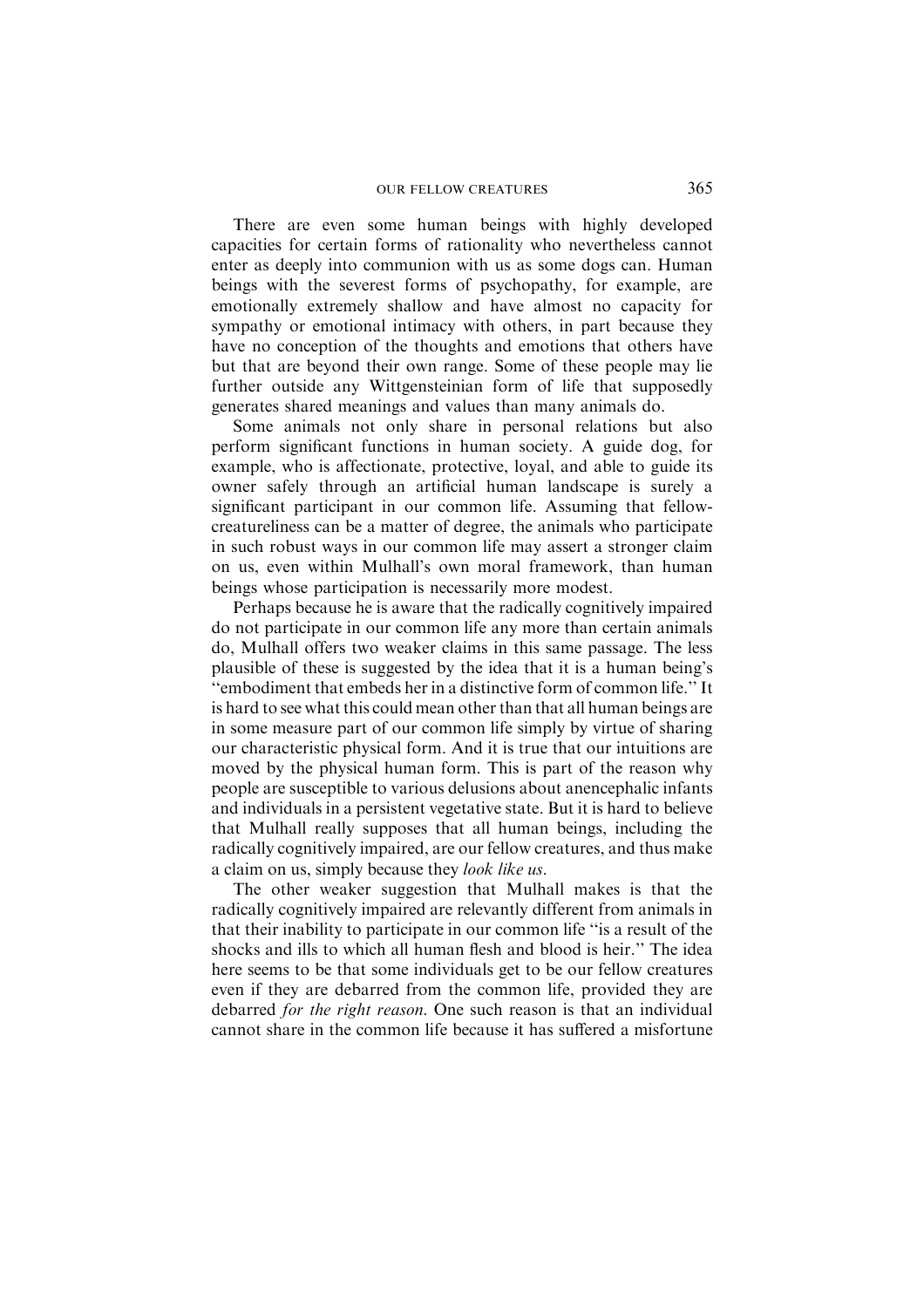to which all human beings are vulnerable. Dogs do not qualify because their exclusion from full participation in the common life is not the result of misfortune. And even if being a dog were a misfortune, it would not be one that we could share. It is more than just the grace of God that has kept me from being or becoming a dog. But the congenitally radically cognitively impaired are our fellow creatures because they are victims of a misfortune that we could suffer, or at least that we could have suffered. At least for theists, it is but for the grace of God that I do not go the way they do. So, on Mulhall's view, an individual is our fellow creature, and thus asserts a special kind of claim on us, if he or she now shares in our common life, did once share in it, may share in it in the future, or could have shared in it if not for some misfortune that could befall or could have befallen us as well.

This suggestion is problematic in various ways. First, it is not obvious that congenitally radically cognitively impaired human beings are victims of a misfortune (or shock or ill). Why should we think that their having limited cognitive capacities is a grave misfortune when it is not a misfortune for an animal to have capacities of roughly the same level? Many people believe that the answer appeals to the distinction between individual and kind. When we evaluate how well off an individual is, should we assess its level of well-being relative to the levels that are possible for normal members of its kind (that is, species) or relative to the levels that are possible given the individual's own intrinsic nature? Most people seem to think the former is the appropriate comparison. Because of his or her rudimentary cognitive capacities, a radically cognitively impaired human being's level of wellbeing must be low relative to that of most human beings with capacities that are normal for the species; and this is the reason that he or she is generally thought to be unfortunate. But the natural view for moral individualists is that an individual's own intrinsic nature, and thus the range of well-being that is possible for it given that nature, sets the scale on which its actual level of well-being is to be evaluated. There is no space to defend this view here, though I have done so at length elsewhere.<sup>18</sup> (This issue is also the subject of Peter Vallentyne's very fine contribution to this memorial collection, which goes well beyond my own discussion of the problem.<sup>19</sup>)

A second and perhaps more serious problem with Mulhall's suggestion is that if it is sharing in our common life that makes an

<sup>&</sup>lt;sup>18</sup> McMahan, *The Ethics of Killing*, pp. 145–149.<br><sup>19</sup> Peter Vallentyne, "Of Mice and Men: Equality and Animals," this issue.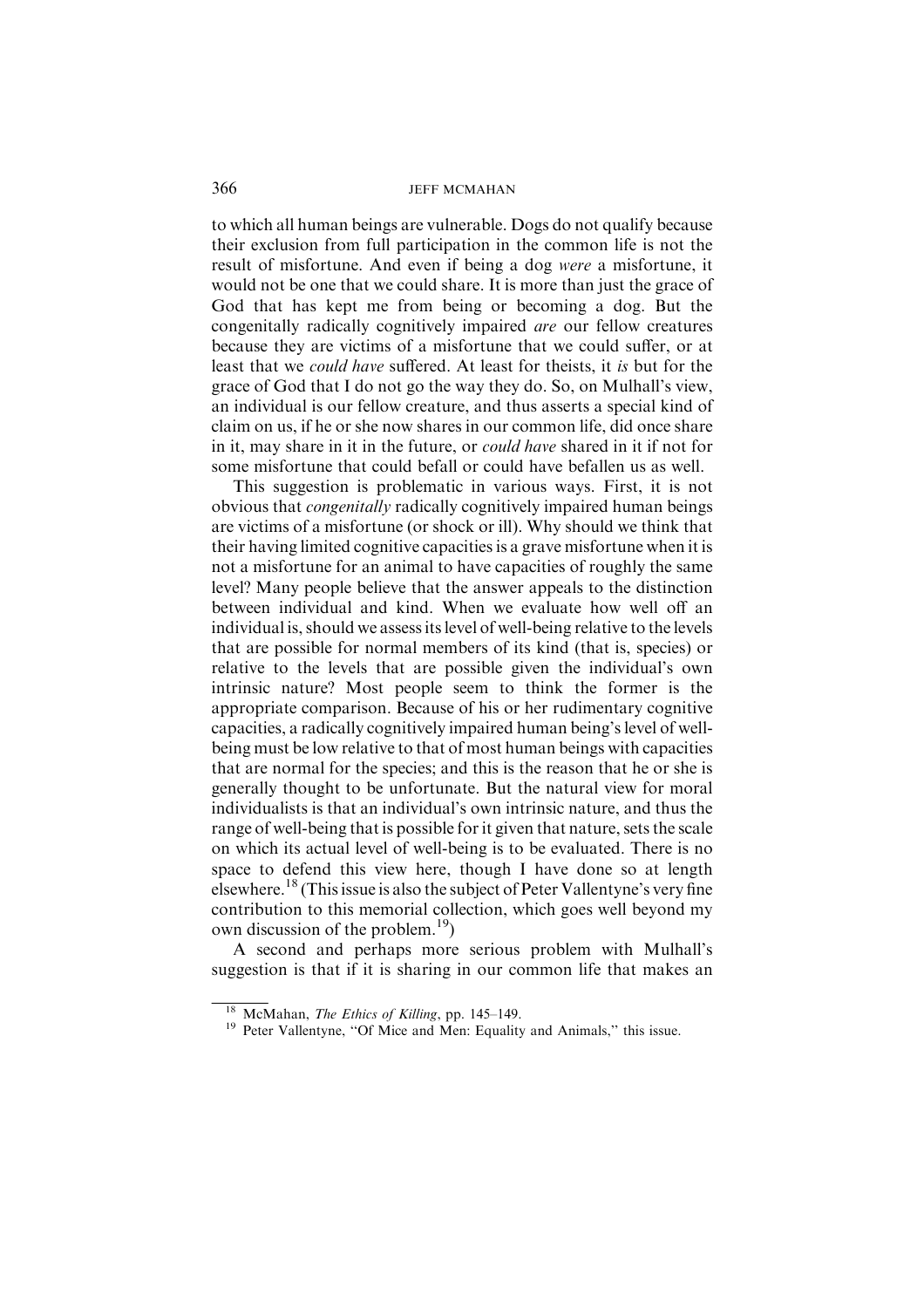individual our fellow creature, it ought not to matter why an individual is excluded from the common life. Those who are excluded supposedly because of shocks and ills are excluded all the same, just as those are who are excluded by virtue of being members of the wrong species. If Mulhall recognizes as our fellow creatures now both those who do not but may later share in the common life and those who never will but could have if they had not suffered shocks or ills, then clearly it cannot be by virtue of sharing in our common life that an individual is our fellow creature. Sharing in the common life may be sufficient but it is clearly not necessary, even on Mulhall's own view.

Perhaps, on the other hand, Mulhall is working with a very generous conception of ''sharing.'' Perhaps the radically cognitively impaired share in our common life even if they do not *participate* in it. They share in it simply because it is a feature of our common life that we recognize them as our fellow creatures. This recognition permeates the shared meanings and values that are constitutive of the common life.

On this interpretation, the moral status of the radically cognitively impaired is conferred or bestowed by our practices. The mere fact that it is our practice to regard the radically cognitively impaired as having a higher status than animals is sufficient to make it so. But this cannot be right. It would make whatever we collectively do automatically self-justifying. It implies that when, in the relatively recent past, the radically cognitively impaired were for the most part abandoned to neglect and social invisibility in dismal institutions, their moral status was lower than it is now. In the past when our practice was to hide them away and ignore them, they were, on this interpretation, less our fellow creatures and made a weaker claim on us than is the case now. But that conclusion is plainly unacceptable.

Suppose, as I suggested earlier and as seems entirely plausible, that fellow-creatureliness is a matter of degree. Suppose that the extent to which an individual is my fellow creature is a function of various different and overlapping forms of commonality and common life. Mulhall seems to assume that this is so, since he concedes that even animals are our fellow creatures in an attenuated way. ''Nonhuman animals, too,'' he writes,

are our fellow creatures in a different but related sense. Their embodied existence, and hence their form of life, is different; but in certain cases, the human and the nonhuman forms of creaturely existence can overlap, interact, even offer companionship to one another, and in many cases, nonhuman animals can be seen as sharing a common fate with us. They too are needy, dependent, subject to birth, sexuality and death, vulnerable to pain and fear. Seen in this light, the worst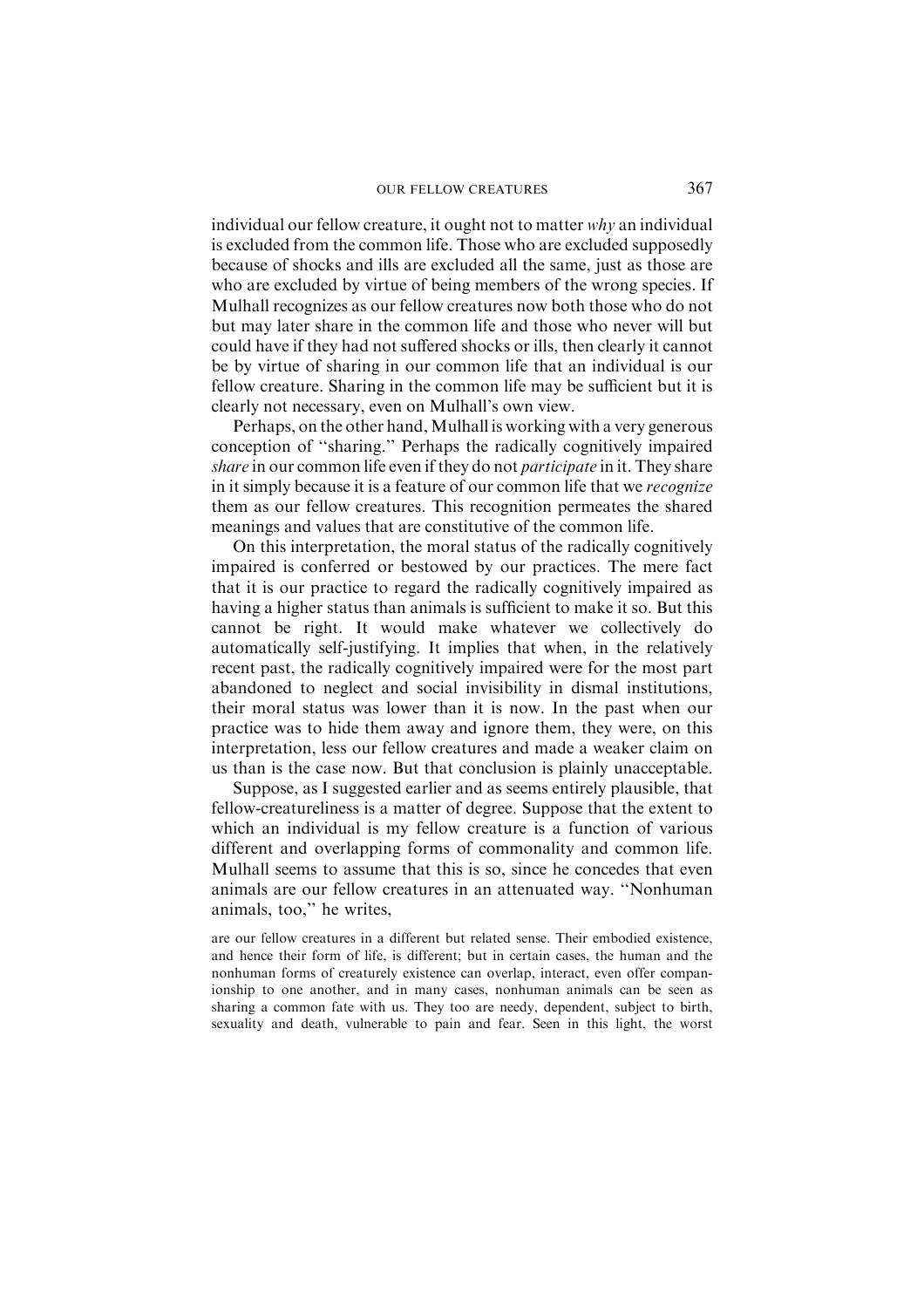excesses of factory farming stand out clearly enough without further metaphysical analysis.<sup>20</sup>

Presumably on this view the strength of the moral claims that our fellow creatures make on us varies, other things being equal, with the degree of an individual's fellow-creatureliness; otherwise the claims of animals would be equal in strength to those of our fellow human beings. But this view has troubling implications if we also recognize that there can be variations in the degree to which different human beings are our fellow creatures. Suppose, for example, that there is a tribe of hunter-gatherers in Africa whose language, culture, ways of knowing, and so on are utterly alien to me. And suppose that many of them are suffering from sickle-cell anemia. It seems that on Mulhall's view the claim that their misfortune makes on me must be weaker than that made by the lesser misfortunes of people with whom I share more. After all, their shocks and ills are not among those to which I am heir. Just as I could not have been an animal, so I could not have had different parents of a different race and thus could not have been vulnerable to sickle-cell anemia, which does not afflict members of my race. If, therefore, it is not the grace of God that keeps me from being an animal, it is also not the grace of God that keeps me from having sickle-cell anemia.

If fellow-creatureliness is a matter of degree and an individual's claim on me varies with the extent to which he, she, or it is my fellow creature, it also follows that the claims of the radically cognitively impaired will in general be weaker than those of most cognitively normal human beings and may be no stronger than those of some animals that share in important ways in our common life.

Notice, too, that in the passage in which Mulhall concedes that animals can be our fellow creatures in a second-class sort of way, what he actually says is that they have certain significant intrinsic properties, among which is that they have interests – for example, in avoiding pain, fear, and death – and that they can be related to us in significant ways, for example, as companions. This is no different from what moral individualists who recognize the significance of certain special relations might say. The difference comes only in the final sentence, with its sturdy common sense dismissal of the sort of over-refined moral analysis of which Mulhall thinks that some philosophers are guilty. His suggestion is that no normative bridge is necessary between the embodied creaturely existence of animals and

<sup>&</sup>lt;sup>20</sup> Mulhall, "Fearful Thoughts," p. 18.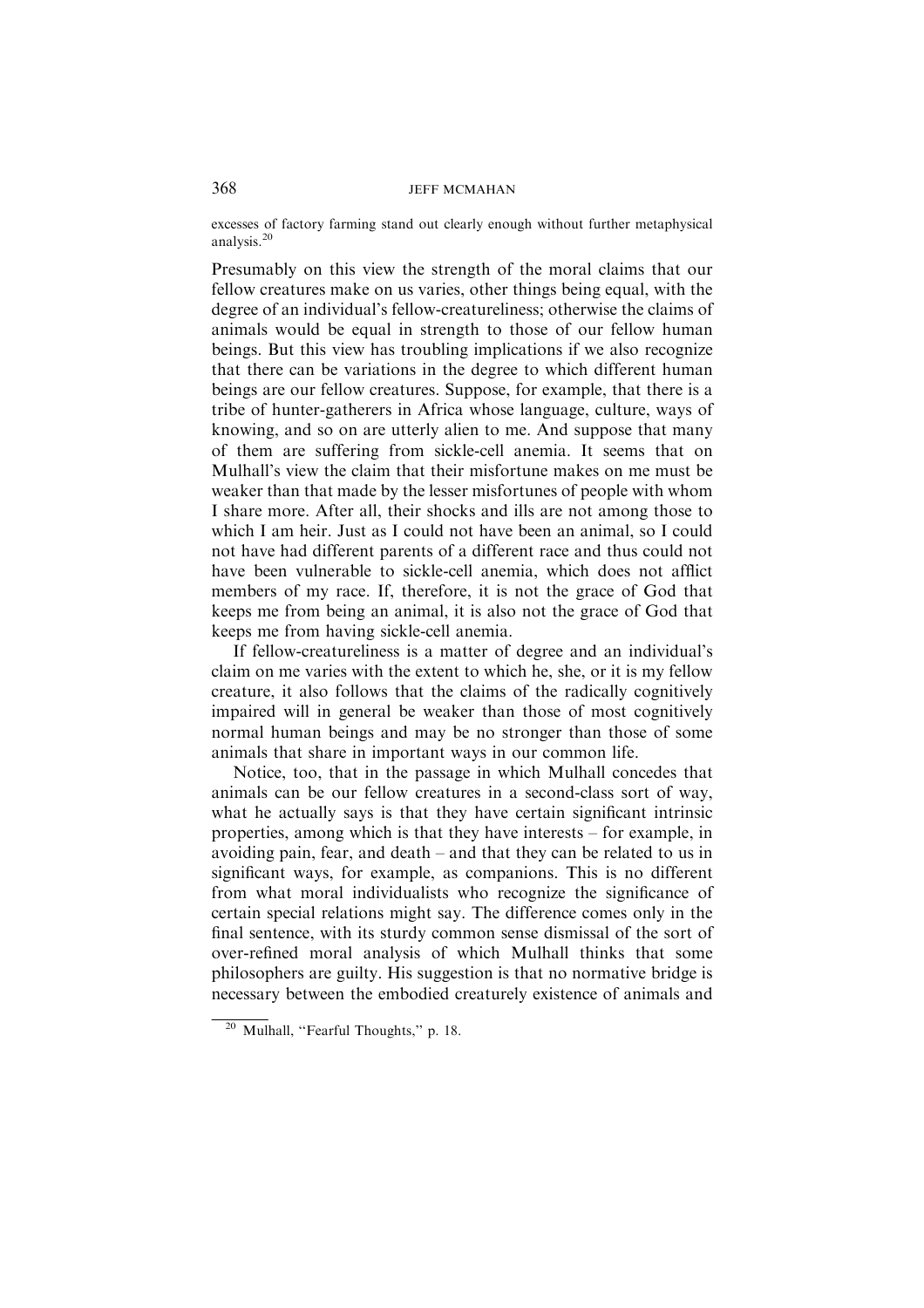#### OUR FELLOW CREATURES 369

certain moral claims, such as that the worst excesses of factory farming stand condemned. No argument for that claim is required. But what real guidance does the claim about the attenuated fellowcreatureliness of animals provide? What does Mulhall's view imply, for example, about the less bad excesses of factory farming, or about factory farming that is not excessive, or about farming of animals that is not factory farming? I do not see that merely invoking the notion of fellow-creatureliness or calling attention to some shared elements in their lives and ours offers any help at all.

#### 5. DIAMOND AND ''OUR SHARED HUMANITY''

The notion of a fellow creature also figures prominently in the work of Cora Diamond, another philosopher writing in the tradition of Wittgenstein. Noting that ''fellow creature'' is not a biological concept, she too accepts that animals can be our fellow creatures, though again in only an extended sense. A fellow creature, she writes, is

a being in a certain boat, as it were, of whom it makes sense to say, among other things, that it goes off into Time's enormous Nought [quoting Walter de la Mare], and which may be sought as company. The response to animals as our fellows in mortality, in life on this earth..., depends on a conception of human life. It is an extension of a non-biological notion of what human life is.<sup>21</sup>

But why should our recognition of animals as fellow creatures be a mere echo of our notion of human beings as fellow creatures? Pitcher's dogs were mortal (their deaths are described with grief and tenderness, but without mawkish sentimentality, in his book) and were very successfully sought as company. Why cannot our sense of commonality be a product of our recognition of the importance of what we share with all beings that have a life to lead, for whom things matter, who suffer, and who will ultimately share our fate in death?

In a pair of essays, Diamond has offered a defense of ''the importance of being human'' that is different from, though related to, that advanced by Mulhall.<sup>22</sup> Both papers open with an explicit rejection of moral individualism and of the arguments by which moral individualists have sought to bring pressure on people to

<sup>&</sup>lt;sup>21</sup> Cora Diamond, *The Realistic Spirit* (Cambridge: The MIT Press, 1991), p. 329. Emphases in the original.<br><sup>22</sup> Cora Diamond, "The Importance of Being Human," in David Cockburn (ed.),

Human Beings (Cambridge: Cambridge University Press, 1991), pp. 35–62; and Diamond, The Realistic Spirit, pp. 319–334.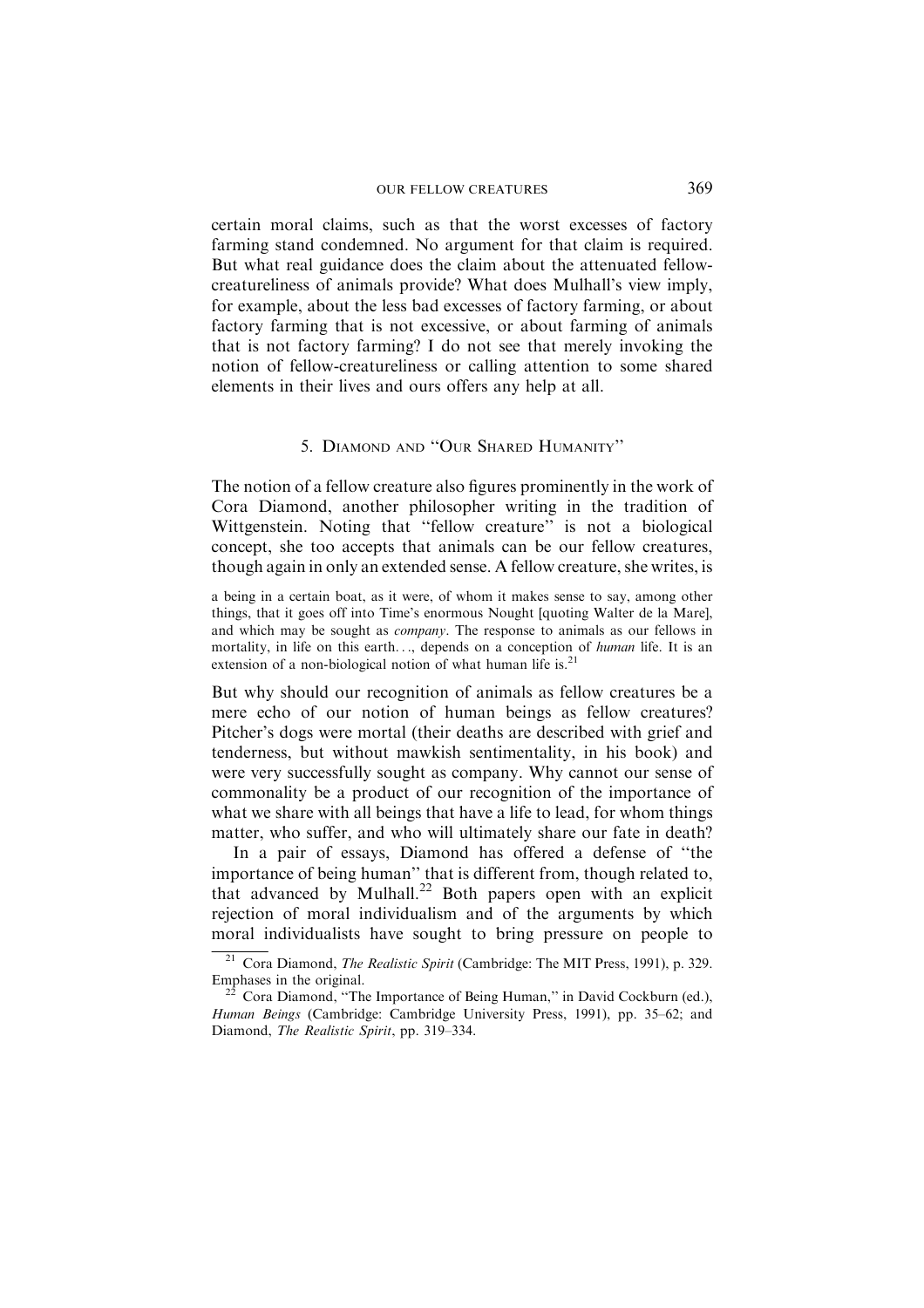achieve consistency between their beliefs about the permissible treatment of animals and the permissible treatment of radically cognitively impaired human beings. Indeed, within the space of just a few pages, she variously characterizes these arguments as fundamentally confused, beside the point, shallow, distressingly obtuse, nattering, naggingly moralistic in tone, and also – no surprise here – totally wrong.<sup>23</sup> Her central claim is that "*merely being human* has a role in moral thought, a role quite different from that of properties like sentience or rationality or the capacity for moral personality."<sup>24</sup> Imagination, she says, reveals the ''otherness'' of animal life, which contrasts with what she refers to as "human boundness."<sup>25</sup> She appeals repeatedly to ''our imaginative sense of what it is to be human,'' our ''imaginative sense of human life,'' and claims that what binds us together is our ''common humanity,'' the fact that we are all "fellow[s] in having a human life to lead."<sup>26</sup>

This is the background to her explanation of why radically cognitively impaired human beings matter in a way that animals do not. Here is the crucial passage.

The sense of mystery surrounding our lives, the feeling of solidarity in mysterious origin and uncertain fate: this binds us to each other, and the binding meant includes the dead and the unborn, and those who bear on their faces 'a look of blank idiocy,' [Dostoyevsky] those who lack all power of speech, those behind whose vacant eyes there lurks a 'soul in mute eclipse' [de la Mare again]. I am not arguing that we have a 'moral obligation to feel a sense of solidarity with all other human beings' because of some natural or supernatural property or group of properties which we all have, contingently or necessarily. I am arguing, though, that there is no need to find such a ground; there is the possibility of deep moral concern for retarded people, in which they are seen as having, however incomprehensible we may find it, a human fate, as much as anyone else's. They are seen as with us in being human, where that is understood not in a biological sense, but imaginatively. Someone may be very touched by the response of a severely retarded person to music; and there may be in that being touched an imaginative sense of shared humanity. That is a non-moral example of the way the sense of shared humanity, embracing the retarded, may enter thought and feeling.<sup>27</sup>

<sup>&</sup>lt;sup>23</sup> Diamond, *The Realistic Spirit*, pp. 319–323.<br><sup>24</sup> Diamond, "The Importance of Being Human," p. 59. Emphasis in the original.<br><sup>25</sup> Diamond. "The Importance of Being Human," p. 41 and 55. Emphasis in the

original.<br><sup>26</sup> Diamond, "The Importance of Being Human," pp. 43, 56, and 58.<br><sup>27</sup> Diamond, "The Importance of Being Human," p. 55. It is perhaps worth noting that Mulhall too is impressed by the mysteriousness of fate, by the idea that we can see ''ourselves as mortal creatures subject to a common and uncanny fate'' (Mulhall, ''Fearful Thoughts,'' p. 18).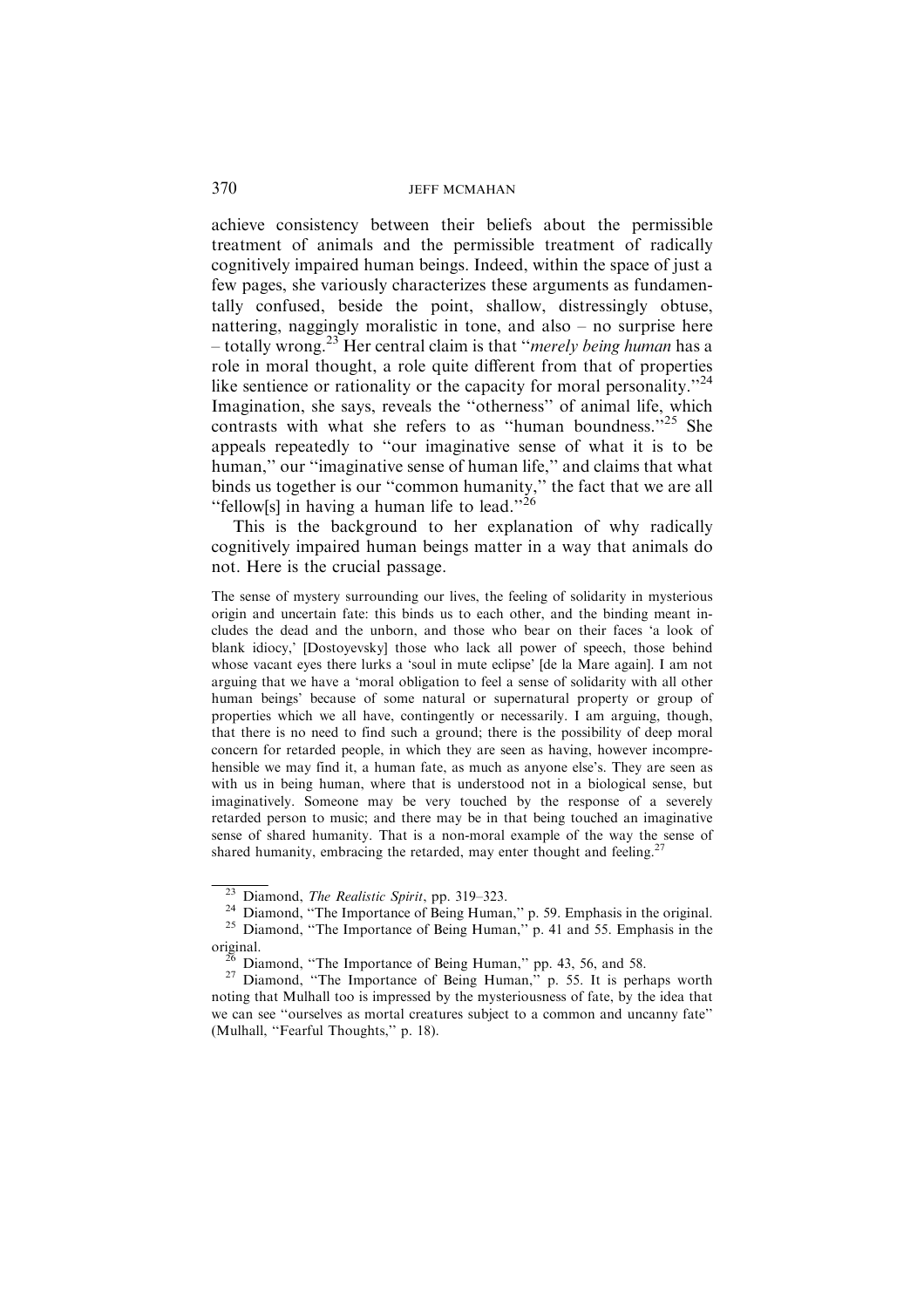In this passage, the adjective ''human'' is all-important. Diamond denies that she is using it in its biological sense; she wants it instead to be understood imaginatively. But what it is to be human, other than to be biologically human, is never explained. The closest Diamond comes to an explanation is that ''a human being is someone who has a human life to lead, as do I, someone whose fate is a human fate, as is mine."<sup>28</sup> This, however, is not very illuminating. It leaves us with the question what it is to have a human life to lead, or a human fate. And the answer had better be other than that it is to have the kind of life or fate that human beings have.

So let us ask: is there a mysterious origin that all human beings, including the radically cognitively impaired, have in common but that no animal shares? We all, it is true, have our origin in being born of human parents, and that is something that no animal shares. But it is neither very mysterious nor of any obvious moral significance. Is there something distinctive about our uncertain fate, something that is shared by the radically cognitively impaired but not by my dog? Rachels's work on Darwin, which stresses the continuities between the human and the nonhuman, is of obvious relevance here. If we evolved from animals, we should expect our origin to be much the same as theirs – no more mysterious, though no less so either. And we should expect our fate to be much the same as theirs as well. (Whether Diamond believes in human preexistence or an afterlife I do not know. But I doubt that she has either of these possibilities in mind in her cryptic remarks about our ''mysterious origin and uncertain fate.'')

Diamond stresses that there is something about being human that is supposed to be apprehended imaginatively. But I am not the only one whose imagination does not seem to be up to the task of apprehending the significance of having a *human* life to lead. "I have," she writes, ''been asked (by John Marshall) what it means to say of a severely retarded person that he or she has a human life to lead. I do not mean by 'having a human life to lead' having a life in which distinctively human capacities are exercised. Someone may be deprived, for part or all of his life, of distinctively human capacities like reason. A human life without the exercise of these capacities is his human life. The one human life he is given has that terrible deprivation; that, in his case, is what his having a human life to lead has been. We may perfectly well think of that as a particularly terrible human fate.<sup> $29$ </sup>

<sup>&</sup>lt;sup>28</sup> Diamond, "The Importance of Being Human," p. 59.<br><sup>29</sup> Diamond, "The Importance of Being Human," p. 59. Emphases in the original.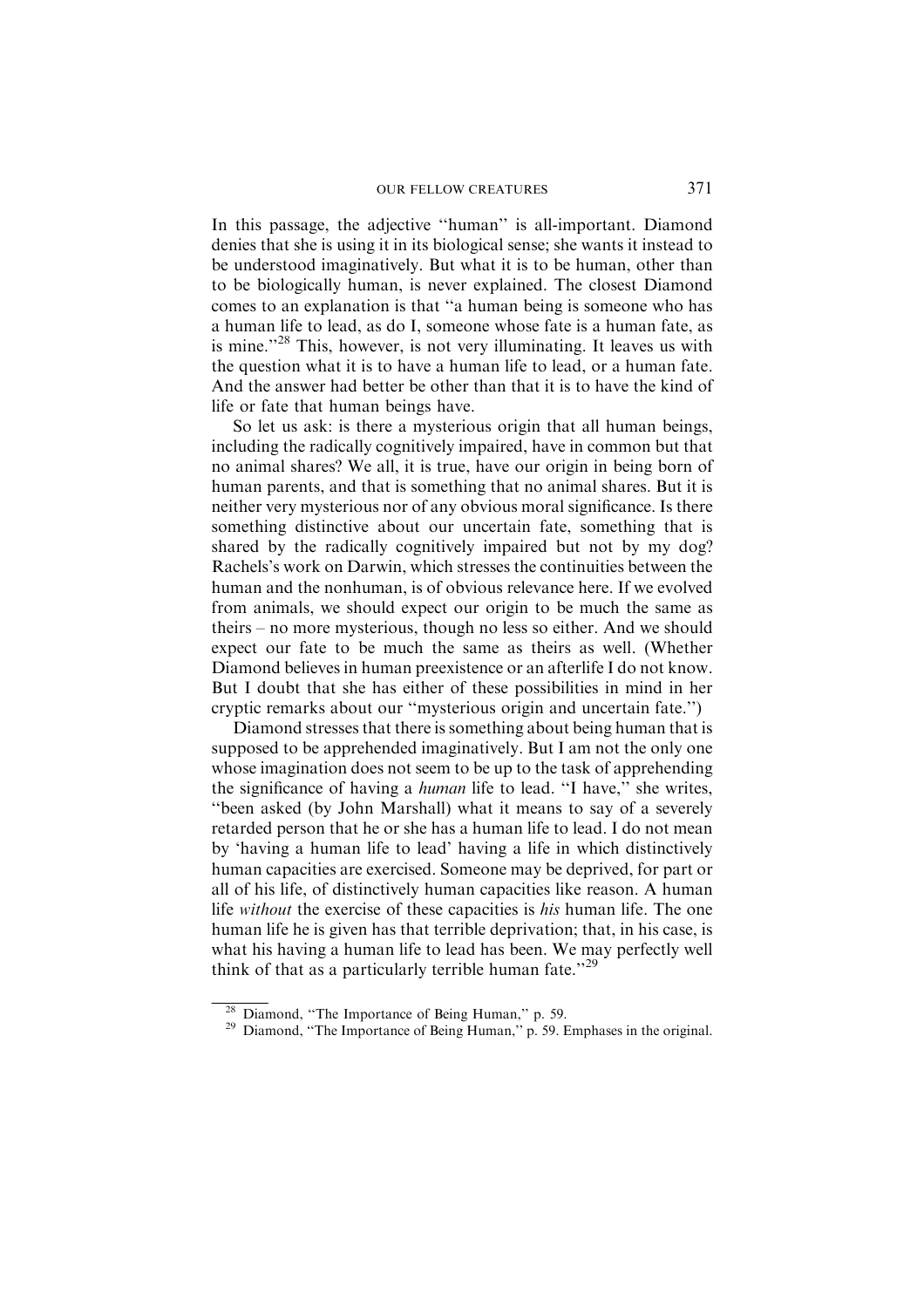Recall that Diamond says that having a human life to lead is what it is to be human, and that being human is to be understood imaginatively rather than in biological terms. Having a human life to lead should therefore not be a matter of biology but something to be apprehended imaginatively. This raises questions about my dog's life and fate. My dog, like a radically cognitively impaired human being, lacks the distinctively human capacity of reason. He is deprived of that capacity by his individual biologically determined nature. Is my dog's life without the capacity for reason his human life? Is that his terrible human fate? Diamond would of course say that my dog cannot have a human life or a human fate. But why not if the relevant sense of ''human'' is not biological? What exactly does a radically cognitively impaired human being have that my dog lacks that is not just a matter of biology?

In the lengthy passage I quoted, Diamond offers one concrete example of what may be involved in our ''sense of shared humanity'' – namely, our being moved by a retarded human being's response to music. Notice, first, that this has nothing to do with mysteries of origin or fate but instead focuses on exactly the kind of intrinsic property that moral individualists take to be relevant to moral status. Second, if an animal were to manifest an appropriate response to music, would not that be moving as well? Or, if an aesthetic response to music is beyond the capacity of any animal, then any human being capable of that response is not radically cognitively impaired in my stipulated sense, because he or she would have at least one higher psychological capacity not shared by any animal. This example would then fail to address the question of the moral status of those human beings whose psychological capacities and potential are no higher than those of certain animals.

Diamond seeks to support her argument with two examples of ways in which merely being human seems to matter morally. She observes that we do not eat our dead, though even moral individualists should have no objection to eating an animal that has been killed by natural forces. And she notes that we hold a funeral for a dead newborn but not for a puppy. She then contends that we have to explain these differences ''in terms of what [the relevant practices mean] to us, a form of explanation which for [the moral individualist] is evidently very dangerous.<sup>''30</sup> It is dangerous because these practices

<sup>&</sup>lt;sup>30</sup> Diamond, *The Realistic Spirit*, p. 323.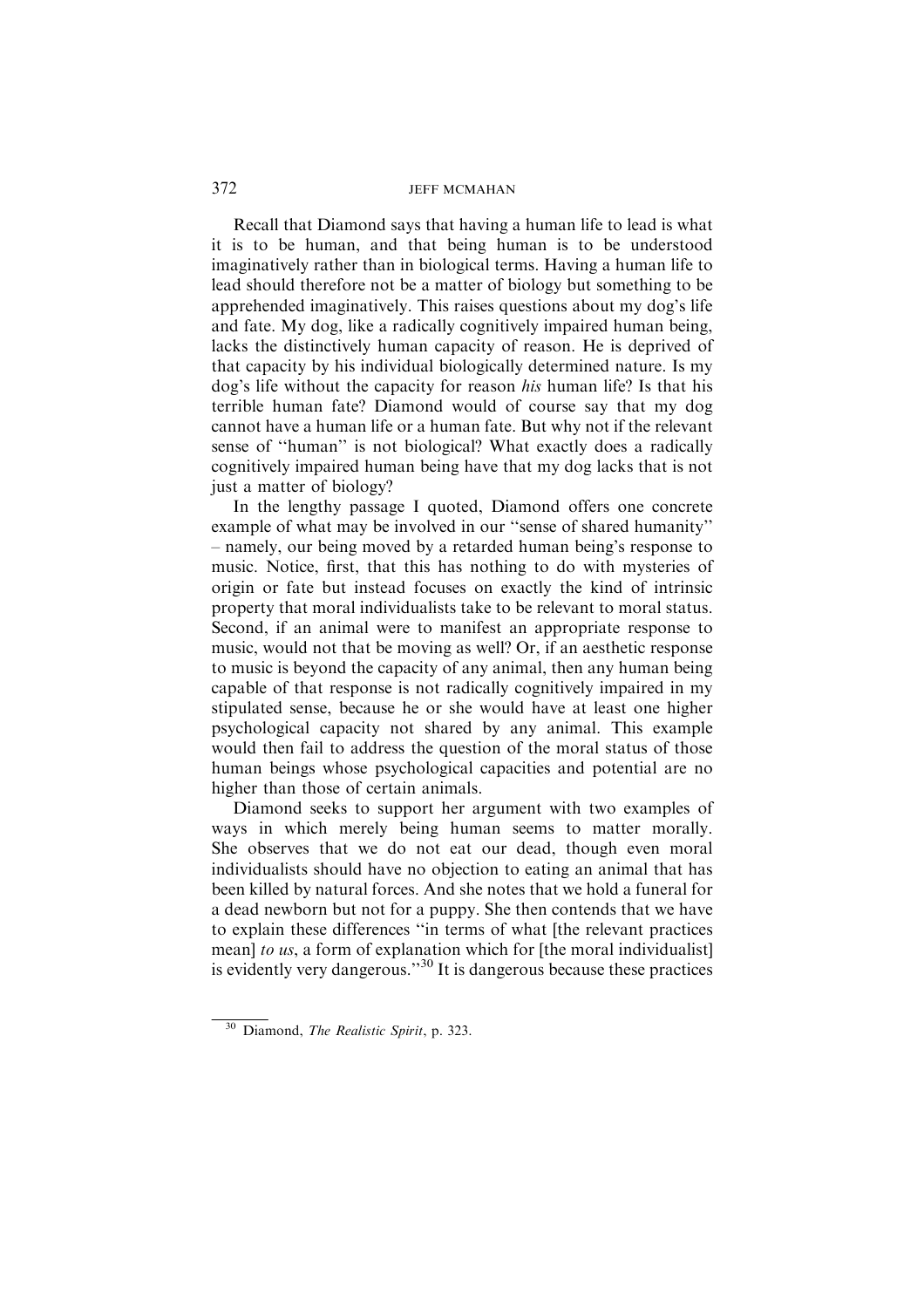do not seem to be dictated by the intrinsic natures of human beings but seem instead to be matters of meaning for us as human beings.

It is true that it is difficult to justify these differences in our eating and funerary practices in terms that a moral individualist would find acceptable. The question is whether the practices challenge moral individualism or whether moral individualism challenges the practices. For it is not obvious that the intuitions behind the practices are any more rational or defensible than those that underlie other divergences, which cannot be justified in individualist terms, between our treatment of human beings and our treatment of animals. Perhaps our willingness to eat animals killed by natural forces is morally objectionable – even if it is less objectionable than killing animals in order to eat them. Perhaps to eat an animal, even without killing it, fails to accord that animal the respect it deserves. I certainly would not eat my dog if he were to die naturally. This would be a violation not only of what my relation to the dog demands but also of what is required of me by respect for my dog's intrinsic nature.<sup>31</sup>

Yet perhaps we should also reevaluate the nature and strength of the moral reasons we have not to eat the flesh of dead human beings. If a lunatic were credibly to threaten to kill my dog unless I ate a piece of flesh from a dead human body, I would do it (or try to) for my dog's sake, though with the utmost repugnance. I believe that it would be the right thing to do. I suspect, moreover, that if it were discovered that eating a certain small part of a human corpse would significantly increase the consumer's longevity, we would very soon have no more qualms about this limited form of cannibalism than we currently have about transplanting organs from corpses into the bodies of the living. After all, oral consumption and transplantation are just different means of assimilating material from dead human bodies into our own. (It is interesting that while most people are happy to eat the bodies of dead animals, they are more squeamish about the prospect of having an

<sup>&</sup>lt;sup>31</sup> The protagonist in J. M. Coetzee's novel, *Disgrace*, volunteers to take the corpses of dogs that have been killed at the Animal Welfare clinic to the incinerator and to burn them, refusing to allow the incinerator crew to dispose of them later. For ''that would mean leaving them on the dump with the rest of the weekend's scourings: with waste from the hospital wards, carrion scooped up at the roadside, malodorous refuse from the tannery – a mixture both casual and terrible. He is not prepared to inflict such dishonour upon them.'' He acts in earnest, though with a self-mocking irony: ''He saves the honour of corpses because there is no one else stupid enough to do it.'' It is clear, however, that the reader is meant to take seriously the idea that even the corpse of an anonymous animal is susceptible to being dishonored [see J. M. Coetzee, Disgrace (New York: Viking, 1999), pp. 142-146].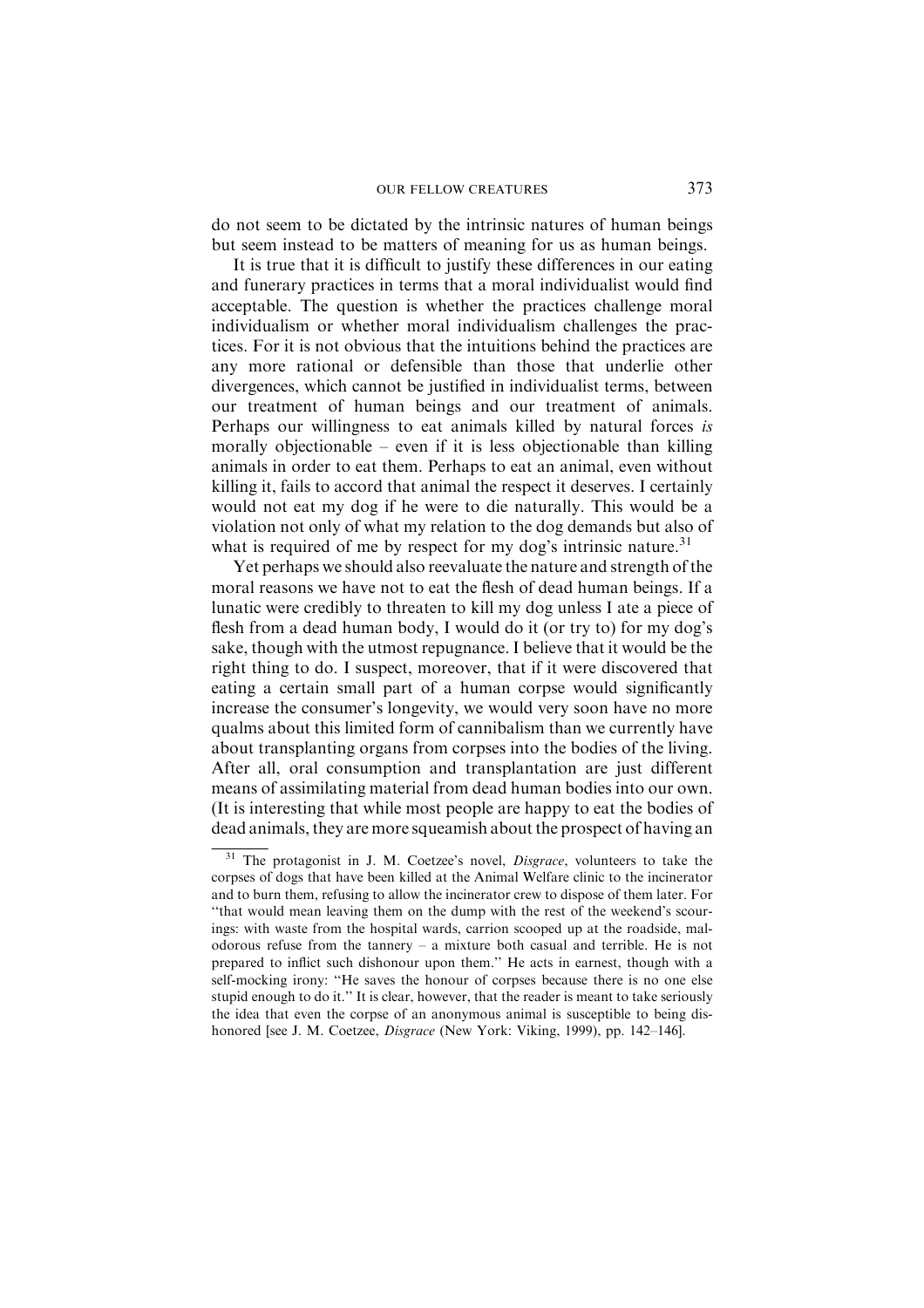animal's organ transplanted into their body than they are about the transplantation of a human organ.)

Why, one may ask, would a moral individualist be so profoundly averse to anthropophagy? To the extent that the aversion can be explained other than biologically (and Diamond wants a moral explanation, not a Darwinian one), it is because we regard the eating of a dead person as a failure of proper respect for the person, even though he is now dead. Just as it is disrespectful of a dead person to fail to honor the terms of his will, so it would be disrespectful to violate his wishes concerning the treatment of his corpse. But there is more to it than this. Anthropophagy would be morally objectionable even with the prior consent of the victim. Our treatment of the bodies of dead human beings has symbolic significance for us in a way that the eating of animals does not (even, perhaps, the eating of our dead pets). Perhaps this is just what Diamond has in mind. But if it is, it does not do much to advance her case. In part this is because the general idea of respect for the dead can take different forms in different cultures.

Here again Rachels is helpful when he reminds us of Herodotus's story of King Darius of Persia, who summoned before him some Greeks, whose custom was to cremate their dead, as well as some Callatians, whose custom was to eat their dead fathers. Each group was horrified by the practice of the other.<sup>32</sup> Rachels comments that

eating the flesh of the dead could be understood as a sign of respect. It could be taken as a symbolic act that says: We wish this person's spirit to dwell within us. Perhaps this was the understanding of the Callatians. On such a way of thinking, burying the dead could be seen as an act of rejection, and burning a corpse as positively scornful. If this is hard to imagine, then we many need to have our imaginations stretched. Of course we may feel a visceral repugnance at the idea of eating human flesh in any circumstances. But what of it? This repugnance may be, as the relativists say, only a matter of what is customary in our particular society.<sup>3</sup>

 $32$  James Rachels, The Elements of Moral Philosophy, Second Edition (New York: McGraw-Hill, 1993), p. 15.<br><sup>33</sup> Rachels, *Elements of Moral Philosophy*, p. 27. The question of the appropriate

treatment of corpses is similar to the question of the acceptability of homosexuality in two respects – namely, that neither issue is about considerations of harm yet both evoke visceral and volatile passions that are difficult to defend by rational argument. It may well be that commonly accepted beliefs about respectful treatment of corpses will be – or could be – transformed in a relatively short period of time, just as beliefs about homosexuality that were prevalent for many centuries have been greatly transformed in our society in the space of only a few decades.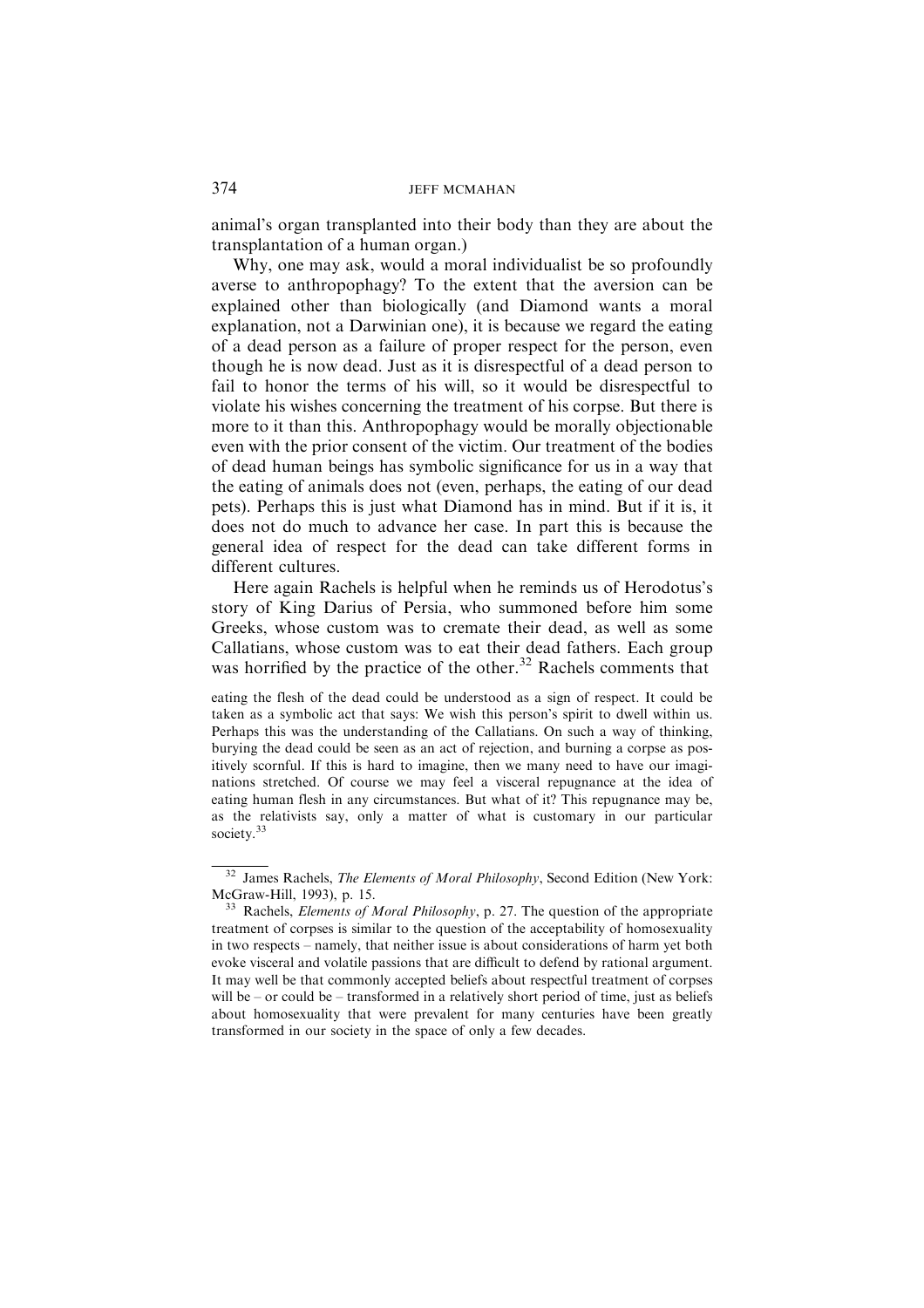It is also true, however, that, while both the Greeks and the Callatians had the concept of respect for their own dead, however they might have expressed that respect, *neither* accepted that there was any reason to respect the dead bodies of animals. So perhaps Diamond's core idea is vindicated after all. Perhaps there is acceptable variation in how respect for human corpses may be manifest but no acceptable variation in how to understand the boundaries of the class of beings whose corpses are owed respect.

That may well be right. Yet it is clearly possible for people to be mistaken about the extension of the class of beings to whose corpses respect is owed. Many earlier societies, for example, assumed there was no more reason to respect the corpses of human beings of different tribes or societies than there was to respect the corpses of animals. We believe, rightly, that this was mere prejudice, a form of moral blindness. But even in our own society we hold a funeral when a newborn infant dies but simply discard the corpses of lateterm fetuses that die through spontaneous or induced abortion (though in Japan funerals are often held even for fetuses that have been killed through intentional abortion). This seems arbitrary. What reason is there to suppose that a day-old premature infant is our fellow creature while a late-term fetus that may be chronologically older and more fully developed is not? However this issue is to be resolved, the important point here is that if people have clearly been mistaken in the past about whose corpses are owed respect, and if even now there are conflicting tendencies in common sense thinking about which corpses demand respect, it seems that we should concede that what passes for common sense today – that the requirement of respect for the dead extends to the boundaries of the human species but no further – may well turn out to be mere prejudice.

But Diamond seems to think that it cannot be. In a passage that echoes Mulhall's claim that our ways of respecting the status of other human beings ''are not the practical enactment of a logically prior intellectual hypothesis about capacity-possession,'' Diamond writes that

it is not respect for our interests which is involved in our not eating each other. [This is instead something that goes] to determine what sort of concept 'human being' is. Similarly with having duties to human beings. This is not a consequence of what human beings are, it is not justified by what human beings are: it is itself one of the things which go to build our notion of human beings. And so too – very much so – the idea of the difference between human beings and animals. We learn what a human being is in – among other things – sitting at a table where we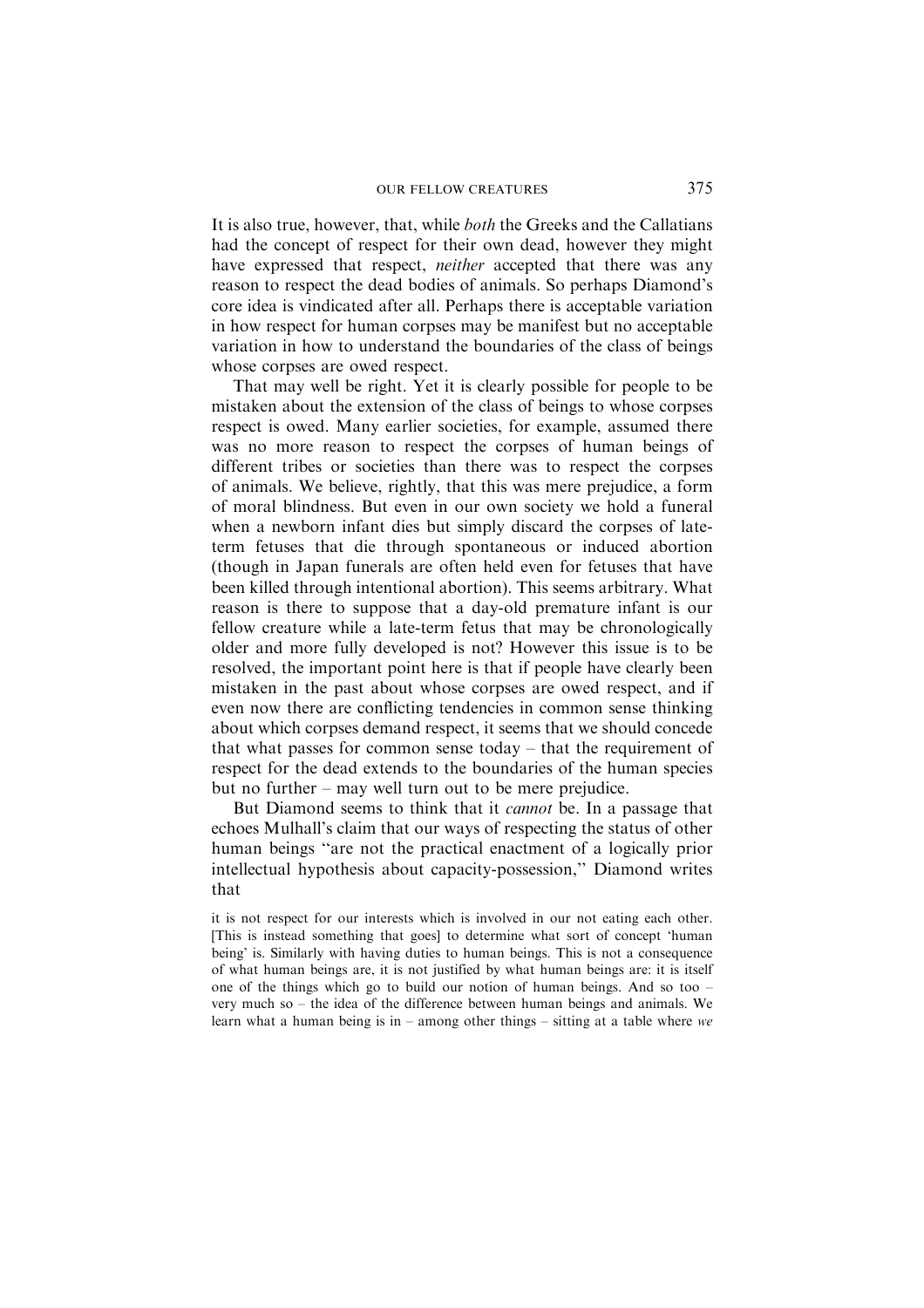eat them. We are around the table and they are on it. The difference between human beings and animals is not to be discovered by studies of Washoe or the activities of dolphins. It is not that sort of study... that is going to tell us the difference between us and animals: the difference is... a central concept for human life and is more an object of contemplation than observation. ... In the case of the difference between animals and people, it is clear that we form the idea of this difference, create the concept of the difference, knowing perfectly well the overwhelmingly obvious similarities.<sup>34</sup>

If this were right, there might be no escaping Diamond's substantive view, which she implies is not something we can argue about. For the passage suggests that because her view is implicit in the very concepts in terms of which we must conduct our thinking, those of us who think we disagree are simply impervious to the conceptual instruction we received as children at the dinner table. Yet the fact that we can coherently discuss the possibility of socially approved forms of anthropophagy (for example, if they offered significant medical benefits) seems to demonstrate that Diamond's moral commitments are not in fact embedded in our concepts. But even if they were, because some of the concepts we have inherited bear the stamp of our ancestors' moral views, that alone could not bind us to an acceptance of those views. We could form new concepts that would allow us to articulate different and more reasonable views. We could, in particular, reject as a mere figment of our collective imagination any alleged difference between human beings and animals that had been *formed* or *created* in the way Diamond describes. What Diamond believes we must grasp through the faculty of imagination turns out, by her own admission, to be indeed purely imaginary: formed or created by our patterns of thinking rather than discovered in the world.

## 6. GAITA AND OUR ''INDIVIDUALITY''

I will conclude this survey of arguments explicitly opposed to moral individualism by briefly noting the view of one other philosopher in the same broad camp as Mulhall and Diamond. In a recent book dedicated to Cora Diamond, Raimond Gaita seeks to defend the view that ''every human being is unique and irreplaceable as nothing else

<sup>&</sup>lt;sup>34</sup> Diamond, *The Realistic Spirit*, p. 324.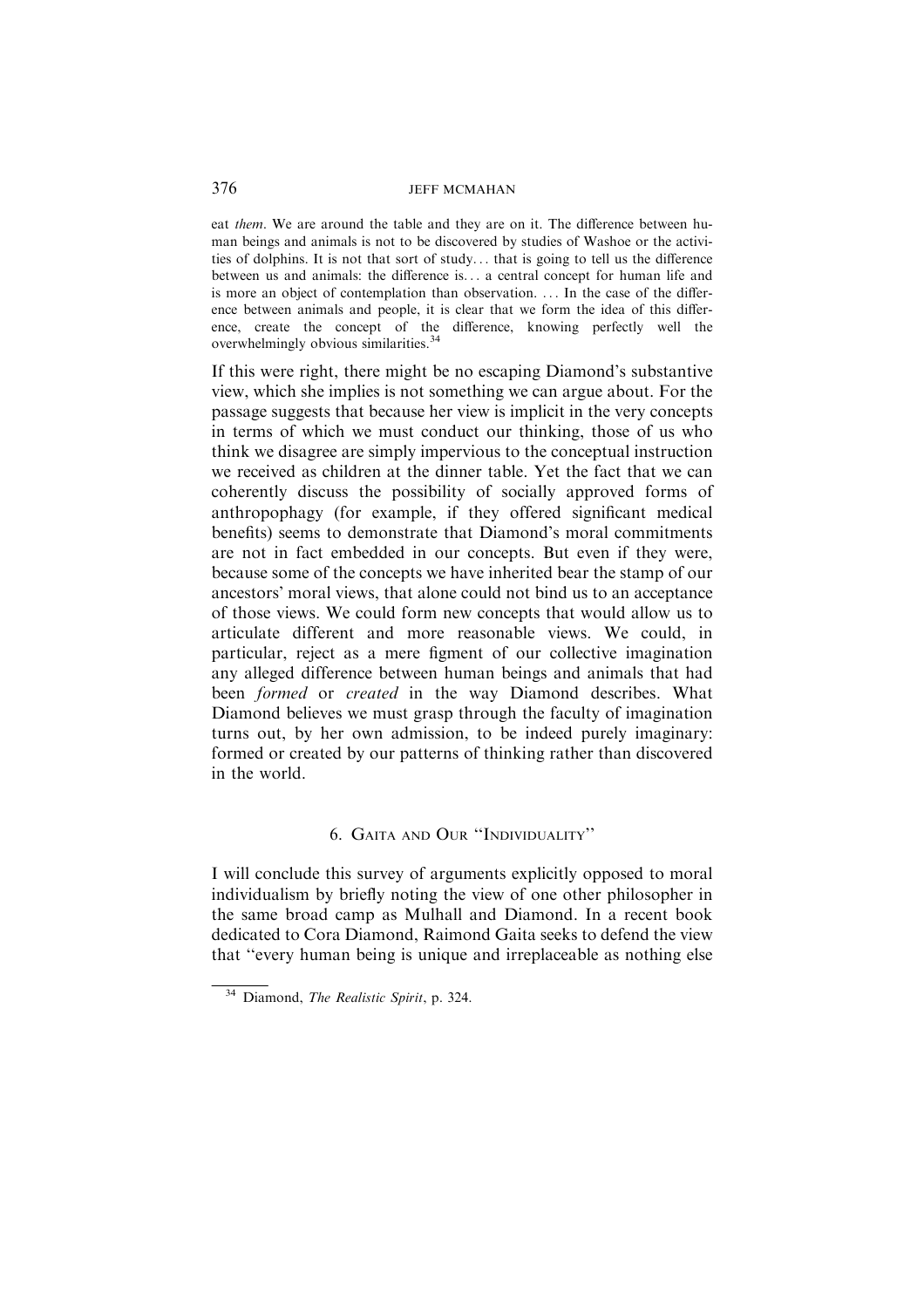we know in nature is," and that this means that every human being can be wronged in ways that no animal can.<sup>35</sup> He claims that the basis of each human being's irreplaceability is a certain kind of ''individuality''; but it is not a person's ''individuating features, the distinctive personality that would make him the glory of liberalism's celebration of individuality,'' that grounds the

kind of individuality... that makes him irreplaceable in the sense that goes together with a conception of his preciousness. It is the idea that every human being, whatever their distinctive characteristics or lack of them, is precious and irreplaceable that informs our sense of what it means to wrong them. The difference in our responses to animals is a function of the degree to which that kind of individuality is attenuated in them. Insects have no share in it at all.<sup>36</sup>

The claim that a human being's "individuality"  $-$  that which underlies her status as precious and irreplaceable – has nothing to do with her distinctive characteristics suggests that it has to do instead with what is *not* distinctive – that is, what she shares in common with all other human beings. And, indeed, Gaita goes on to refer to ''the knowledge, full and in our hearts, that all human beings are alike,'' presumably in ways that establish our individuality and hence our preciousness and irreplaceability.37

So in what important respect are we all alike? Gaita never says, though he does note certain properties that are *not* the ground of our individuality. He writes that ''no elaboration on'' the fact that human beings ''are persons, that they are rational beings, that they are beings with interests and desires and so on – can take one to an understanding of what it means for us to wrong one another.<sup>38</sup> Recall that it is a certain kind of individuality that makes a human being irreplaceable and that it is "the idea that every human being... is precious and irreplaceable that informs our sense of what it means to wrong them.'' It seems to follow that if our being rational and having interests and desires does not explain why we can be wronged, it cannot be the basis of the individuality that makes each of us irreplaceable.

What is puzzling is that Gaita immediately goes on to claim that ''animals lack almost entirely'' these properties that human beings

 $35$  Raimond Gaita, The Philosopher's Dog: Friendships With Animals (New York: Random House, 2002), p. 174.<br><sup>36</sup> Gaita, *The Philosopher's Dog*, p. 171.<br><sup>37</sup> Gaita, *The Philosopher's Dog*, p. 175.<br><sup>38</sup> Gaita, *The Philosopher's Dog*, p. 176.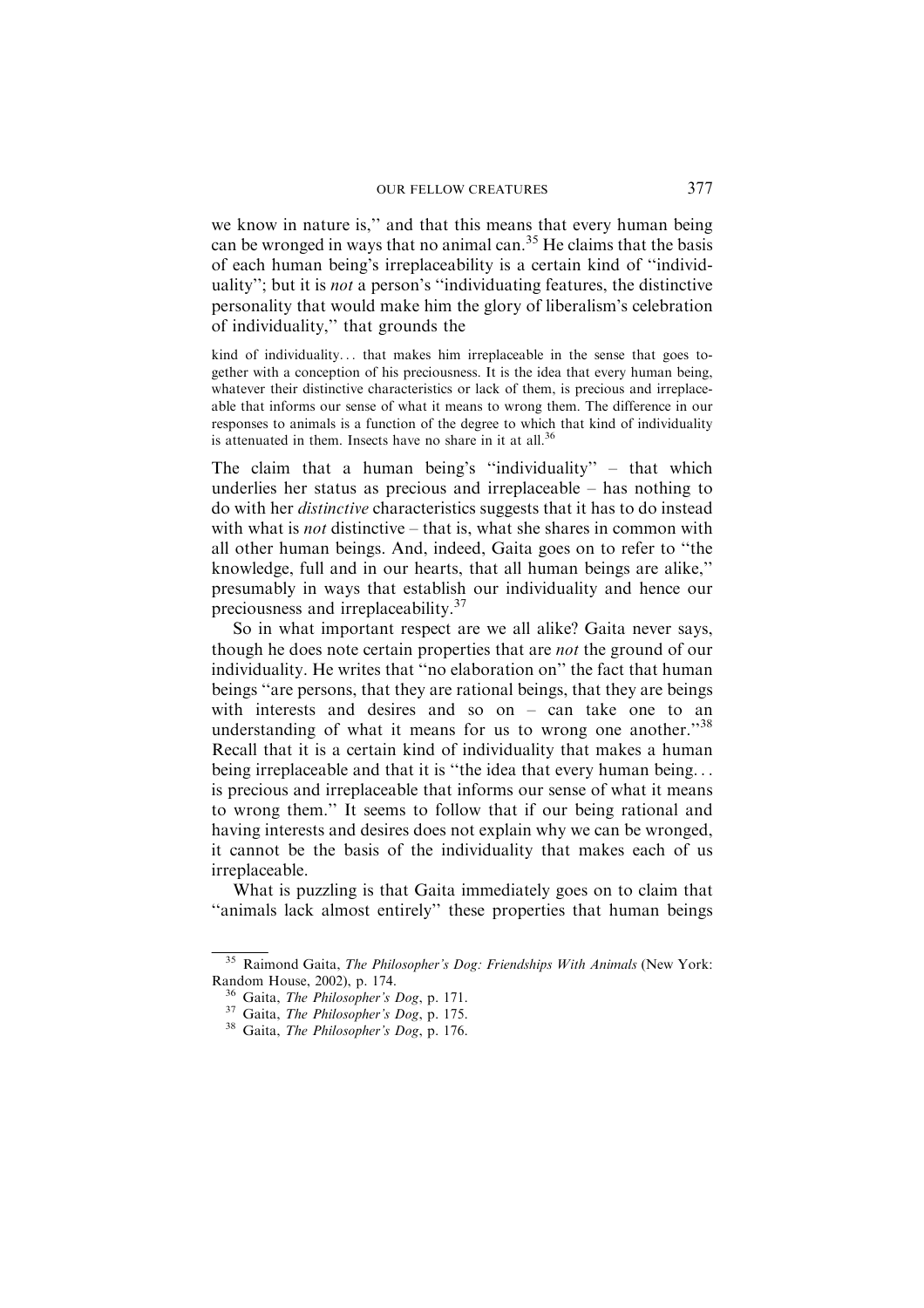have – that is, rationality, the possession of interests and desires, and so  $\text{on}$  – and says that

that is one reason why we cannot wrong them when we are cruel to them as we would wrong a fellow human being to whom we are cruel. It is why we cannot wrong them when we kill them as we would wrong a human being if we murdered him. And that is why we speak so naturally of us and them, of human beings and animals, rather than human beings and other animals. $3<sup>3</sup>$ 

This passage is at the center of Gaita's argument but is baffling in various ways. Does he really mean to assert that animals are almost entirely lacking in interests and desires (or indeed all forms of rationality)? His own surrounding text, in which he recounts moving stories about his own relations with animals, suggests otherwise. But even more curious is the fact that in this single passage he denies that our being rational or having interests and desires can explain why we can be wronged, and thus implicitly denies that this could be the basis of our individuality or irreplaceability, and yet also asserts that it is animals' lack of precisely these properties that explains why they cannot be wronged, at least in the way human beings can be, and thus why they are not precious and irreplaceable.

Perhaps the assertion and the denial are ultimately compatible, but they leave us utterly in the dark about why Gaita believes that all human beings are precious and irreplaceable while no animals are. His text is sprinkled with the familiar references to our ''common humanity" and our "human form of life," but, as in Mulhall and Diamond, there is never any determinate indication of what it is that is constitutive of our common humanity other than our membership in the same species, which is merely a construct of biological taxonomy.40

Near the end of his book, Gaita makes an assertion for which I, at least, was unprepared by anything that came earlier. There he writes: ''My claim is that at the deepest point in our ethics there is a conception of individuality that is groundless, formed from our attachments, justified neither by reason nor merit, deepened in love, and made to seem more tractable in a language of rights and obligations.''41 The final clause concedes the utility of employing the language of rights and obligations but the text makes it clear that for Gaita rights and obligations are not the appropriate concepts for the

<sup>&</sup>lt;sup>39</sup> Gaita, *The Philosopher's Dog*, p. 176.<br><sup>40</sup> Gaita, *The Philosopher's Dog*, pp. 174 and 42.<br><sup>41</sup> Gaita, *The Philosopher's Dog*, pp. 206–207.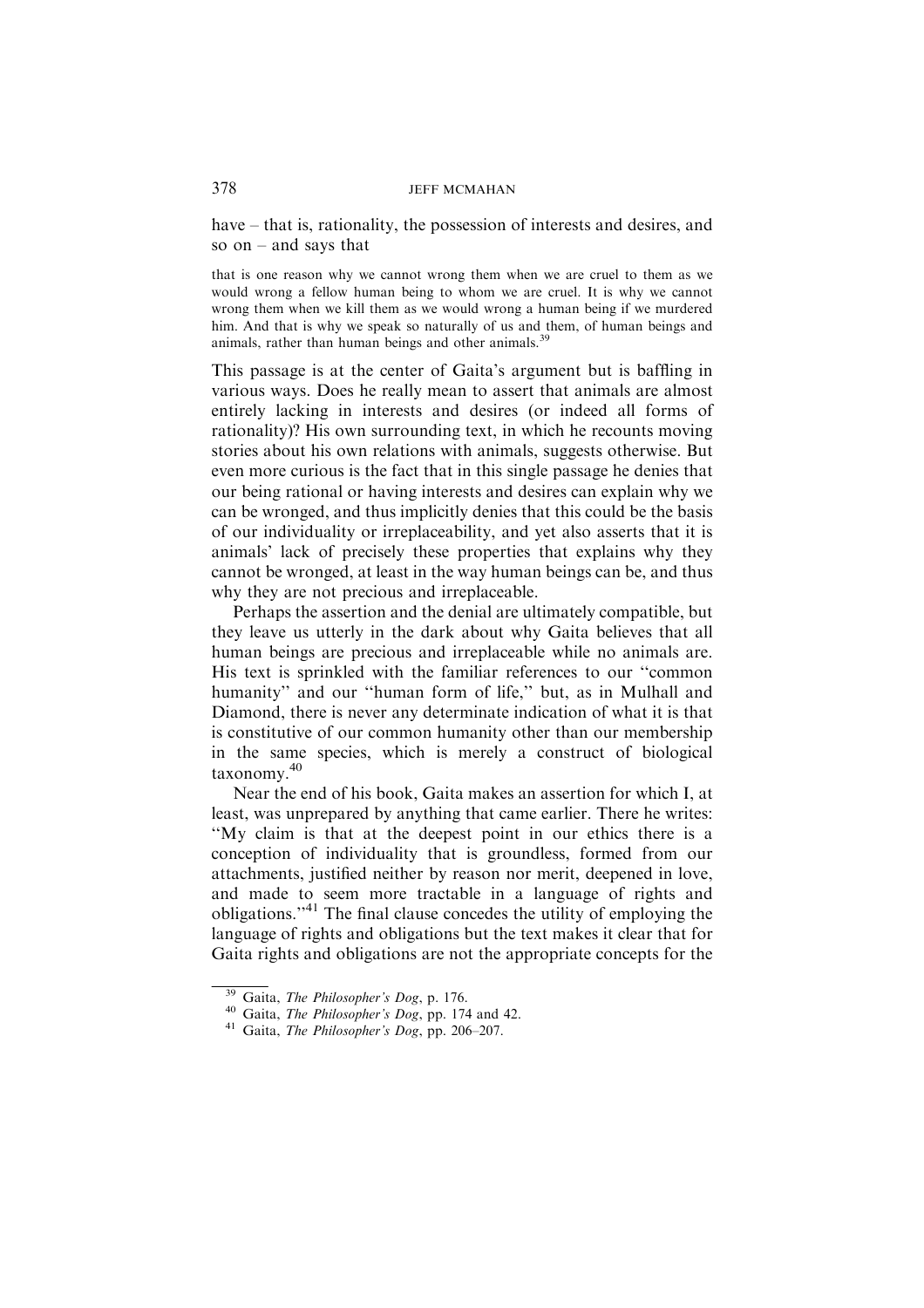articulation of his position. Our individuality, and hence our preciousness, irreplaceability, and susceptibility to being wronged are not matters of our rights or obligations. They are in some sense groundless, products of our own love for and attachment to each other.<sup>42</sup> This is an extraordinary admission but it is also hard to interpret. Does it imply that whatever we become attached to and deeply love (or even what *each* of us loves and is attached to) thereby becomes precious and irreplaceable? The claim that our individuality is literally groundless does suggest the absence of objective constraints on what can be made precious through attachment and love. As in Diamond's view, our status seems to be formed or created, conferred on us by ourselves, by our own acts of caring, rather than being inherent in any objective feature of our nature.

I cannot see that this view gives one any reason to accept that a radically cognitively impaired human being makes a stronger moral claim on one than an animal with comparable psychological capacities and potential – particularly if one is specially related to the animal but not to the human being. Indeed, all the claims by Mulhall, Diamond, and Gaita about our common humanity, our common life, our common fate, our fellow creatures, and the importance of being human seem, when we press for clarification or elucidation, either to be translatable into claims about morally significant intrinsic properties or else to dissolve into empty notions of a moral status that is created by imagination or by some form of caring that is dubiously attributed to ''us.''

At one point Diamond objects that the one thing that moral individualists have in common with pragmatists such as Richard Rorty is the belief that ''there is available no notion of human being, embracing [the retarded] and us, capable of playing a substantial role in moral life (capable, that is, of being anything more than inspirational rhetoric).<sup>'43</sup> The irony is that what emerges from a careful exploration of the writings of these Wittgensteinians is that the notion of a human being, divorced from its basic biological meaning, has no determinate substance there at all: it is merely a rhetorical ornament that takes over the function of persuasion when the argument runs out.

<sup>42</sup> For a critical discussion of the idea that we can explain the significance of special relations in terms of an entitlement to give priority to those we specially care<br>about, see McMahan, *The Ethics of Killing*, pp. 218–220.

 $43$  Diamond, "The Importance of Being Human," p. 54.